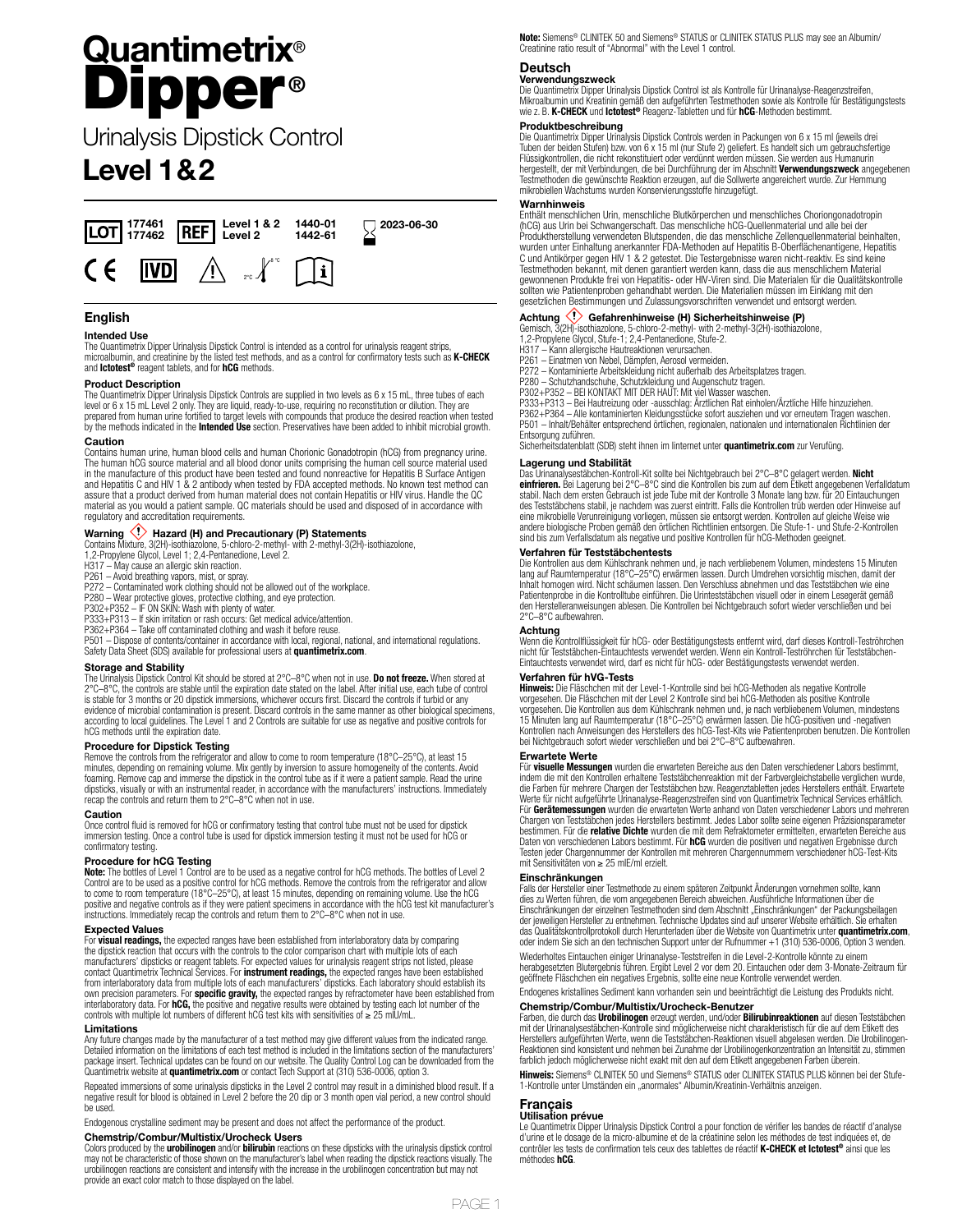### **Description du produit**

Les Quantimetrix Dipper Urinalysis Dipstick Controls existent en deux niveaux, conditionnés en 6 tubes de 15 ml (trois tubes de chaque niveau ou six tubes de niveau 2 uniquement). Ils se présentent sous la forme d'un liquide prêt à l'emploi ne nécessitant ni reconstitution, ni dilution. L'urine humaine entre dans leur composition et, pour atteindre les niveaux cibles, ils sont enrichis de composés produisant la réaction souhaitée lorsqu'ils<br>sont testés selon les méthodes indiquées dans la section **Utilisation prévue**. Des conservateurs ont été ajoutés pour inhiber la prolifération microbienne.

**Mise en garde** Contient de l'urine humaine, des cellules sanguines humaines et de l'hormone chorionique gonadotrope humaine (hCG) provenant d'urine de femmes enceintes.Les matériels humains de la source d'hCG ainsi que toutes les unités de donneurs de sang composant les matériels sanguins humains utilisés pour la fabrication de ce produit ont fait l'objet de tests conformes aux méthodes approuvées par la FDA. Ils se sont révélés non réactifs à l'antigène de surface de l'hépatite B, ainsi qu'aux anticorps de l'hépatite C<br>et du VIH 1 et 2. Aucune méthode de test connue n'est en mesure de garantir qu'un produit dérivé de<br>matérial humain de qualité de la même façon que pour un échantillon de patient. Ces matériaux doivent être utilisés et éliminés conformément aux exigences réglementaires et critères d'accréditation.

**Attention <\*>** Mentions de danger (H) Conseils de prudence (P)<br>Contains Mélange, 3(2H)-isothiazolone, 5-chloro-2-methyl- with 2-methyl-3(2H)-isothiazolone,<br>1,2-Propylene Glycol, niveau 1; 2,4-Pentanedione, niveau 2.<br>H317

P261 – Eviter de respirer les vapeurs, les brouillards ou les aérosols.<br>P272 – Les vêtements de travail contaminés ne doivent pas quitter le lieu de travail.<br>P280 – Porter des gants de protection, des vêtements de protecti

P333+P313 – En cas d'irritation ou d'éruption cutanée : consulter un médecin. P362+P364 – Enlever les vêtements contaminés et les laver avant réutilisation.

P501 – Éliminer le contenu/contenant conformément aux réglementations locales, régionales, nationales et internationales. Une fiche de sécurité (SDS) est à disposition des vutilisateurs professionnels sur la site **quantimetrix.com**.

**Stockage et stabilité**

Le kit de contrôle de bâtonnet d'analyse d'urine doit être entreposé entre 2°C et 8°C entre deux utilisations. **Ne pas congeler.** Stockés à la température indiquée, les contrôles sont stables jusqu'à la date de<br>péremption figurant sur l'étiquette. Après la première utilisation, chaque tube de contrôle reste stable pendant<br>3 mois ou comme pour d'autres spécimens biologiques, conformément aux directives locales en vigueur. Les contrôles de niveau 1 et 2 sont prévus pour être utilisés comme contrôles négatif et positif avec les méthodes hCG jusqu'à la date de péremption.

### **Procédure de test de bâtonnet**

Sortez les contrôles du réfrigérateur et attendez qu'ils soient à température ambiante (18°C à 25°C); patientez pendant au moins 15 minutes, en fonction du volume restant. Retournez doucement le flacon<br>pour en mélanger le contenu jusqu'à ce qu'il soit homogène. Évitez de faire mousser. Retirez le bouchon<br>et trempez le bâto 2°C et 8°C entre deux utilisations.

### **Attention**

Une fois que le liquide de contrôle est retiré pour le test hCG ou les tests de confirmation, ce tube de contrôle<br>ne doit pas être utilisé pour les tests d'immersion du bâtonnet. Une fois qu'un tube de contrôle a été util

# **Procédure de test HCG**

**Remarque:** Les flacons de contrôle niveau 1 peuvent servir de contrôle négatif pour les méthodes HCG. Les flacons de contrôle niveau 2 peuvent servir de contrôle positif pour les méthodes HCG. Sortez les contrôles<br>du réfrigérateur et attendez qu'ils soient à température ambiante (18°C à 25°C); patientez pendant au moins<br>15 min d'échantillons prélevés sur des patients conformément aux instructions du fabricant du kit de test HCG. Rebouchez immédiatement les contrôles et entreposez-les entre 2°C et 8°C entre deux utilisations.

**Valeurs attendues** Pour les **lectures visuelles,** les fourchettes de valeurs attendues ont été établies à partir de données émanant de plusieurs laboratoires en comparant la réaction du bâtonnet aux contrôles à la charte colorimétrique illustrant les lots de bâtonnets et de tablettes de réactif de chaque fabricant. Pour les valeurs attendues dans le cas des bandes de réactif d'analyse d'urine non listées, contactez les services techniques de Quantimetrix. Pour les **lectures instrumentales,** les fourchettes de valeurs attendues ont été établies à partir de données émanant<br>de plusieurs laboratoires portant sur plusieurs lots de bâtonnets de chaque fabricant. Il incombe à chacun de ces l'**HCG,** les résultats positif et négatif ont été obtenus en testant des lots de contrôles de tous types avec des lots<br>de kits de test HCG de divers types ayant des sensibilités ≥ 25 mIU/mL.

### **Limitations**

Toute modification ultérieure par le fabricant d'une méthode de test est susceptible d'entraîner des résultats divergeant de la plage indiquée. Le détail des limitations inhérentes à chaque méthode de test est décrit<br>dans la section Limitations de la notice fournie par le fabricant. Les mises à jour techniques sont disponibles<br>sur

Les trempages répétés de certaines bandelettes de contrôle urinaire dans le contrôle de niveau 2 peuvent<br>diminuer la concentration de sang détectée. Si un résultat négatif est obtenu pour la détection de sang dans<br>le nivea un nouveau contrôle.

Des sédiments cristallins endogènes peuvent être présents, mais ils n'affectent pas la performance du produit.

**Utilisateurs de bandes Chemstrip/Combur/Multistix/Urocheck** Les colorations développées par les réactions de **l'urobilinogène** et/ou de la **bilirubine** sur ces bâtonnets avec le contrôle de bâtonnet d'analyse d'urine ne sont pas forcément caractéristiques de celles illustrées sur l'étiquette du fabricant lorsque les réactions des bâtonnets sont interprétées visuellement. Les réactions à l'urobilinogène sont homogènes et s'intensifient si la concentration en urobilinogène augmente, mais il se peut que la couleur ne soit pas exactement celle indiquée sur l'étiquette.

**Remarque:** les analyseurs CLINITEK 50 Siemens® et STATUS ou CLINITEK STATUS PLUS Siemens® peuvent indiquer un rapport albumine/créatinine « anormal » avec le témoin de niveau 1.

### **Italiano**

**Finalità d'uso** Il Quantimetrix Dipper Urinalysis Dipstick Control è pensato per essere impiegato come un controllo per strisce reattive per l'analisi delle urine, come un controllo per la microalbumina e la creatinina ottenute dai<br>metodi di analisi elencati, e come un controllo per test di conferma a reagenti in compresse quali **K-CHECK** e **Ictotest,®** e per metodi **hCG**.

# **Descrizione del prodotto**

I Quantimetrix Dipper Urinalysis Dipstick Controls vengono forniti in due livelli: 6 x 15 ml, tre provette per ogni livello, oppure 6 x 15 ml solo livello 2. Sono liquidi, pronti per l'uso e non richiedono ricostituzione né diluizione. Vengono preparati a partire da urina umana, fortificata per raggiungere livelli target con composti<br>che producono la reazione desiderata se sottoposti a test mediante i metodi indicati nella sezione **Finalità**<br>

### **Attenzione**

Contiene urina umana, cellule ematiche umane e gonadotropina corionica umana (hCG) derivante da urina di donne gravide. Il materiale di origine della hCG umana e tutte le unità di sangue di donatore che compongono il materiale di origine a base di cellule umane utilizzato per preparare questo prodotto sono stati testati e trovati non reattivi per l'antigene di superficie dell'epatite B e gli anticorpi contro l'epatite C e l'HIV 1 e 2 quando analizzati con metodi approvati dalla FDA. Non si conoscono metodi di analisi che possano assicurare che un prodotto derivato da materiale umano non contenga i virus dell'epatite o dell'HIV. Trattare il material per CQ come si tratterebbero i campioni di pazienti, I materiali di CQ vanno usati e smaltiti attenendosi ai requisiti normativi e di accreditazione.

# **Attenzione <V> Indicazioni di pericolo (H) Indicazioni precauzionali (P)**<br>Miscela, 3(2H)-isothiazolone, 5-chloro-2-methyl- with 2-methyl-3(2H)-isothiazolone,<br>1,2-Propylene Glycol, livello 1; 2,4-Pentanedione, livello 2.<br>H

- P261 Evitare di respirare i vapori, la nebbia o le particelle nebulizzate.
- P272 Gli indumenti di lavoro contaminati non devono essere portati fuori dal luogo di lavoro.
- P280 Indossare guanti protettivi, indumenti protettivi e protezioni per gli occhi. P302+P352 IN CASO DI CONTATTO CON LA PELLE: lavare abbondantemente con acqua.
- 
- P333+P313 In caso di irritazione o eruzione della pelle: consultare/chiamare un medico. P362+P364 Togliere gli indumenti contaminati e lavarli prima del riutilizzo.

P501 – Smaltire i contenuti/il contenitore in conformità alle normative locali, regionali, nazionali e internazionali. Scheda infomativa sulla sicurezza (SDS) ad uso professionale disponible al sito **quantimetrix.com**.

### **Conservazione e stabilità**

Il kit di controllo per l'esame delle urine tramite dipstick dovrebbe essere conservato a una temperatura di 2°C–8°C quando non viene impiegato. Non congelare. Se conservati a 2°C–8°C i controlli sono stabili fino alla data di scadenza indicata sull'etichetta. Dopo il primo utilizzo ogni provetta di controllo è stabile per 3 mesi o per 20 immersioni di dipstick, a seconda di quale dei due eventi si verifichi per primo. Eliminare i controlli se torbidi o se vi sono segni di contaminazione batterica. Eliminare i controlli allo stesso modo degli altri campioni biologici secondo le linee guida, locali. I controlli di Livello 1 e 2 sono idonei all'uso come controlli negativo e positivo per i metodi hCG fino alla data di scadenza.

# **Procedura per eseguire il test del dipstick**

Prelevare i controlli dal frigorifero e far raggiungere la temperatura ambiente (18°C–25°C) attendendo<br>almeno 15 minuti, in base al volume restante. Per garantire l'omogeneità del contenuto, miscelare<br>delicatamente mediant il dipstick nella provetta del controllo, come se si trattasse di un campione di un paziente. Leggere i dipstick<br>dell'urina, a occhio nudo o mediante apposita strumentazione di lettura, in conformità alle istruzioni fornit produttore. Ritappare immediatamente i controlli e riportarli alla temperatura di 2°C–8°C subito dopo l'uso.

# **Attenzione**

Una volta che il liquido di controllo venga rimosso per test hCG o di conferma, quella provetta di controllo non deve essere usata per l'analisi mediante immersione di dipstick. Una volta che la provetta di controllo venga usata per l'analisi mediante immersione di dipstick, non deve essere usata per i test hCG o di conferma.

# **Procedura per eseguire il test dell'hCG**

**Nota:** i flaconi del Controllo di Livello 1 devono essere impiegati come controllo negativo per metodi di misurazione<br>delle hCG. I flaconi del Controllo di Livello 2 devono essere impiegati come controllo positivo per met misurazione delle hCG. Prelevare i controlli dal frigorifero e far raggiungere la temperatura ambiente (18°C–25°C)<br>attendendo almeno 15 minuti, in base al volume restante. Impiegare i controlli positivi e negativi per le h se si trattasse di campioni di pazienti, conformemente alle istruzioni fornite dal produttore del kit di analisi delle<br>hCG. Ritappare immediatamente i controlli e riportarli alla temperatura di 2°C–8°C subito dopo l'uso.

### **Valori attesi**

Per **letture a occhio** nudo i range di valori attesi sono stati stabiliti sulla base di dati interni di laboratorio ottenuti confrontando la reazione del dipstick che si verifica con i controlli con la tabella di confronto dei colori<br>per diversi lotti di dipstick o reagenti in compresse di ogni produttore. Per i valori attesi per le str per analisi delle urine non presenti nell'elenco si prega di contattare l'Assistenza Tecnica Quantimetrix. Per<br>letture supportate da strumentazione i range di valori attesi sono stati stabiliti sulla base di dati interni **letture supportate da strumentazione** i range di valori attesi sono stati stabiliti sulla base di dati interni<br>di laboratorio ottenuti da più lotti di dispstick di ogni produttore. È opportuno che ogni laboratorio determ

### **Limiti**

Eventuali future modifiche apportate dal produttore di un metodo di analisi possono originare valori diversi dal range indicato. Nella sezione Limiti delle istruzioni fornite dal produttore sono contenute informazioni dettagliate sui limiti di ogni metodo di analisi sono contenute. Aggiornamenti tecnici sono ottenibili dal nostro<br>sito web. Il registro del controllo della qualità si può ottenere scaricandolo dal sito web Quantimetrix all **quantimetrix.com** oppure contattando il team del Supporto tecnico al numero +1 (310) 536-0006, opzione 3.

Immersioni ripetute di alcune strisce reattive per analisi delle urine nel controllo di Livello 2 potrebbe determinare risultati inferiori dei valori ematici. Se si ottiene un risultato negativo per i valori ematici nel Livello<br>2 prima di 20 immersioni o di un periodo di apertura del flacone di 3 mesi, va usato un nuovo control Possono essere presenti sedimenti cristallini endogeni; tali sedimenti non influiscono sulle prestazioni del prodotto.

**Utilizzatori di Chemstrip/Combur/Multistix/Urocheck**<br>I colori prodotti dalle reazioni di **urobilinogeno** e/o **bilirubina** su questi dipstick con il Controllo dipstick<br>urina potrebbero non rispecchiare quelli illustrati su vengono lette visivamente. Le reazioni dell'urobilinogeno sono costanti e aumentano di intensità all'aumentare della concentrazione di urobilinogeno ma è possibile che non vi sia un'esatta corrispondenza di colore con quelle mostrate sull'etichetta.

**Nota:** Siemens® CLINITEK 50 e Siemens® STATUS o CLINITEK STATUS PLUS potrebbero riscontrare risultati "Anomali" per il rapporto albumina/creatinina con il controllo di Livello 1.

# **Español**

**Uso previsto** El Quantimetrix Dipper Urinalysis Dipstick Control se utiliza como control para las tiras reactivas de análisis de orina, microalbúmina y creatinina con los métodos indicados, y como control de pruebas de confirmación, como las tabletas reactivas **K-CHECK** e **Ictotest,®** y para los métodos de detección de **hCG**.

### **Descripción del producto**

Los Quantimetrix Dipper Urinalysis Dipstick Controls se suministran en dos concentraciones con 6 x 15 ml, tres tubos de cada concentración, o 6 x 15 ml de la concentración 2 solamente. Son líquidos listos para su uso que no necesitan reconstitución ni dilución. Se preparan a partir de orina humana reforzada hasta las concentraciones buscadas con compuestos que producen la reacción deseada cuando se estudian con los métodos indicados en la sección **Uso previsto**. Se han añadido conservantes para inhibir la proliferación microbiana.

# **Precaución**

Contiene orina humana, células sanguíneas humanas y gonadotropina coriónica humana (hCG) de<br>la orina del embarazo. El material fuente del hCG humano y de todas las unidades donantes de<br>sangre que comprenden el material fue reglamentarios y de acreditación.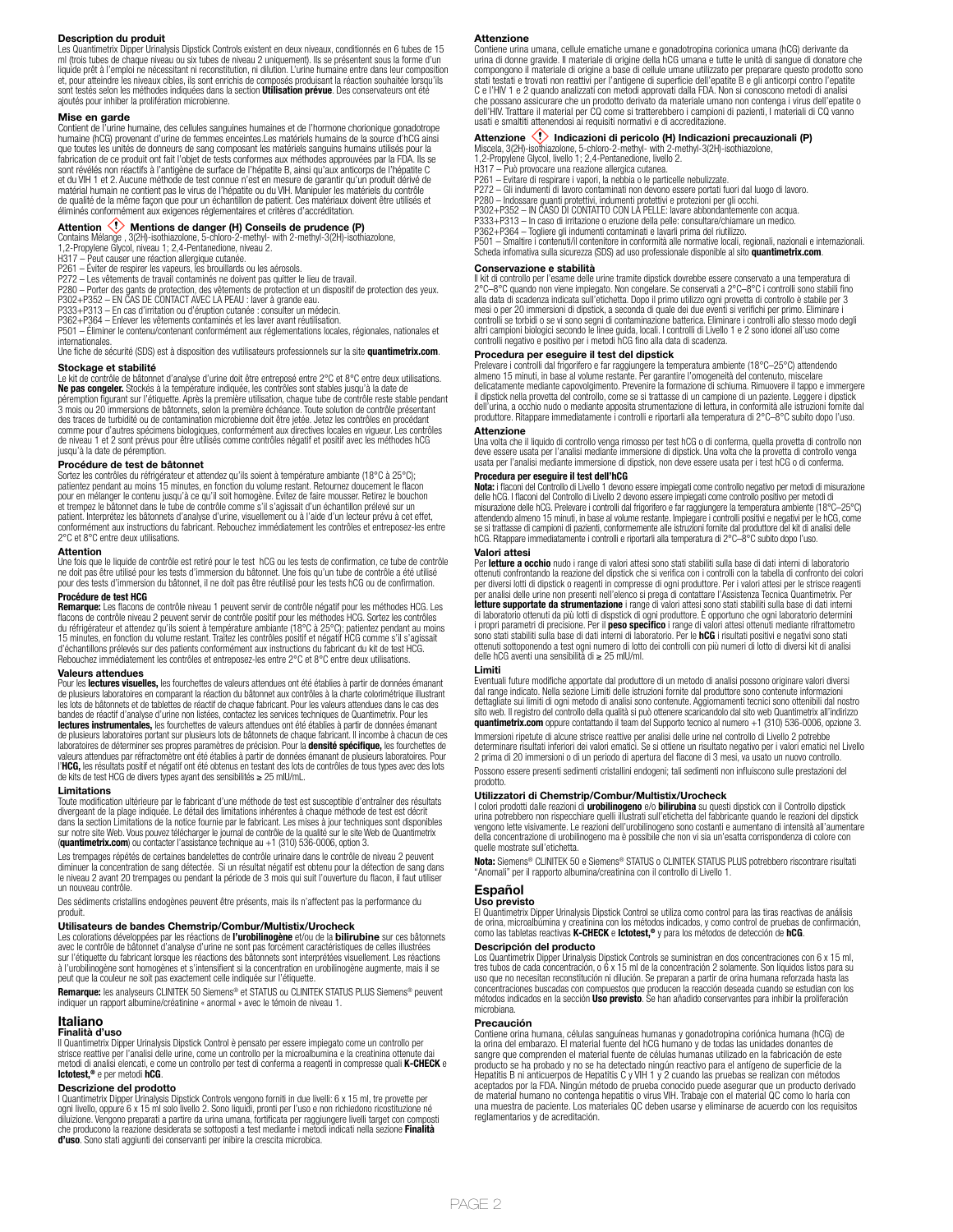# Atención **(1)** Indicaciones de peligro (H) Consejos de precaución (P)

Mezcla, 3(2H)-isothiazolone, 5-chloro-2-methyl- with 2-methyl-3(2H)-isothiazolone, 1,2-Propylene Glycol, nivel 1; 2,4-Pentanedione, nivel 2.

- H317 Puede causar una reacción alérgica cutánea.
- P261 Evite respirar vapores, niebla o aerosol.
- P272 La ropa de trabajo contaminada no debe sacarse del lugar de trabajo. P280 Lleve guantes, prendas y gafas de protección.
- 
- P302+P352 EN CASO DE CONTACTO CON LA PIEL: lave con agua abundante.<br>P333+P313 Si aparece irritación o erupción cutánea: consulte a un médico.<br>P362+P364 Quitese la ropa contaminada y lávela antes de volver a utilizarl
- 
- P501 Elimine el contenido/contenedor conforme a la normativa local, regional, nacional e internacional vigente.

Le ficha de datos de seguridad (SDS) está disponible para los usarios profesionales en **quantimetrix.com**.

# **Almacenamiento y estabilidad**

El control de la tira reactiva para análisis de orina se debe almacenar a 2°C–8°C cuando no se utilice. **No congelar.** Cuando se almacenan a 2°C–8°C, los controles permanecen estables hasta la fecha de caducidad que figura en la etiqueta. Después del primer uso, cada tubo de control permanece estable durante 3 meses o 20 inmersiones de la tira reactiva, lo que suceda primero. Deseche el control si tiene un aspecto turbio o si presenta signos de contaminación microbiana. Desechar los controles de la misma forma que cualquier otra muestra biológica, conforme a las normativas locales. Los controles de nivel 1 y 2 son aptos para usarse como control negativo y positivo para métodos de detección de hCG hasta la fecha de vencimiento.

# **Procedimiento de estudio con tira reactiva**

Extraiga los controles del refrigerador y déjelos estabilizar a temperatura ambiente (18°C–25°C) durante al menos 15 minutos, dependiendo del volumen que quede en el vial. Invierta suavemente el control para garantizar la homogeneidad del contenido. Evite la formación de espuma. Quite el tapón y sumerja la tira reactiva en el tubo de control como si fuera una muestra de paciente. Lea las tiras reactivas de orina, visualmente o con un lector instrumental, de acuerdo con las instrucciones del fabricante. Tape inmediatamente los controles y vuelva a almacenarlos a 2°C–8°C cuando no los utilice.

# **Advertencia**

Una vez que el líquido de control es eliminado para detección de gonadotropina coriónica humana (hCG) o pruebas de confirmación, ese tubo de control no debe usarse para realizar pruebas de inmersión de la tira reactiva. Una vez que un tubo de control se usa para realizar una prueba de inmersión de la tira reactiva, no deberá usarse para detectar hCG o pruebas de confirmación.

# **Procedimiento de estudio de hCG**

**Nota:** Los frascos de control de concentración 1 se deben usar como control negativo de los métodos de hCG. Los frascos de control de concentración 2 se deben usar como control positivo de los métodos de hCG. Extraiga los controles del refrigerador y déjelos estabilizar a temperatura ambiente (18°C–25°C) durante al menos 15 minutos, dependiendo del volumen que quede en el vial. Use los controles positivo y negativo de hCG como si fueran muestras de paciente, de acuerdo con las instrucciones del fabricante del juego de análisis de hCG. Tape inmediatamente los controles y vuelva a almacenarlos a 2°C–8°C cuando no los utilice.

### **Expectativa de resultados**

En el caso de **lecturas visuales,** los intervalos esperados se han establecido a partir de datos de varios laboratorios, comparando la reacción de la tira reactiva que se produce con los controles, con la carta de comparación de colores de varios lotes de tiras reactivas o tabletas de reactivo de cada fabricante. En cuanto a los valores esperados de las tiras de reactivo para análisis de orina que no figuren, póngase en contacto con el Servicio Técnico de Quantimetrix. En el caso de **lecturas con instrumento,** los intervalos esperados<br>se han establecido a partir de datos obtenidos en varios laboratorios con múltiples lotes de tiras reactivas de cada fabricante. Cada laboratorio deberá establecer sus propios parámetros de precisión. En el caso de la **densidad específica,** los intervalos esperados con el refractómetro se han establecido a partir de<br>datos obtenidos en varios laboratorios. En el caso de **hCG,** los resultados positivo y negativo se obtuvieron estudiando cada número de lote de los controles con múltiples números de lote de diferentes juegos de análisis de hCG con sensibilidades de ≥ 25 mIU/mL.

### **Limitaciones**

Cualquier cambio futuro que haga el fabricante del método de estudio puede originar valores diferentes al intervalo indicado. En la sección Limitaciones del folleto de los fabricantes se incluye una información detallada de las limitaciones de cada método de análisis. Encontrará la información técnica actualizada en nuestro sitio web. El registro de control de calidad se puede descargar en el sitio web de Quantimetrix en **quantimetrix.com** o poniéndose en contacto con el Soporte técnico en el +1 (310) 536-0006, opción 3.

Las inmersiones repetidas de algunas tiras reactivas (dipsticks) para análisis de orina en el control de Nivel 2 pueden provocar un resultado sanguíneo disminuido. Si se obtiene un resultado negativo para la sangre en el Nivel 2 antes de las 20 inmersiones o de los tres meses de apertura del vial, debe utilizarse un nuevo control. El sedimento cristalino endógeno puede estar presente y no afectar al rendimiento del producto.

### **Usuarios de Chemstrip/Combur/Multistix/Urocheck**

Los colores producidos por las reacciones al **urobilinógeno** y/o a la **bilirrubina** en esas tiras reactivas del<br>control de la tira reactiva para análisis de orina podrían no corresponderse con los indicados en la etiqueta del fabricante al leer visualmente las reacciones en la tira reactiva. Las reacciones de urobilinógeno son coherentes y se intensifican cuando aumenta la concentración de urobilinógeno, pero puede que no den colores exactamente iguales a los que se muestran en la etiqueta.

**Nota:** Siemens® CLINITEK 50 y Siemens® STATUS o CLINITEK STATUS PLUS pueden ver un resultado en la proporción de albúmina/creatinina calificado de "Anormal" con el control de Nivel 1.

| Analytes                                                   | Level 1 - 177461       | Level 2 - 177462                    |  |
|------------------------------------------------------------|------------------------|-------------------------------------|--|
| Accutest <sup>®</sup> URS 10 Urine Reagent Strips (VISUAL) |                        |                                     |  |
| Leukocytes                                                 | Negative               | 15 - 500 cells/uL (Trace - Large)   |  |
| Nitrite                                                    | Negative               | Positive                            |  |
| Urobilinogen                                               | Normal (0.2 - 1 mg/dL) | $1 - 8$ mg/dL                       |  |
| Protein                                                    | Negative               | $30 - 300$ mg/dL $(1 + - 3 +)$      |  |
| рH                                                         | $5.0 - 6.5$            | $7.0 - 8.5$                         |  |
| <b>Blood</b>                                               | Negative               | 25 - 200 cells/uL (Small - Large)   |  |
| <b>Specific Gravity</b>                                    | $1.010 - 1.025$        | $1.000 - 1.015$                     |  |
| Ketones                                                    | Negative               | 5 - 160 mg/dL (Trace - Large)       |  |
| <b>Bilirubin</b>                                           | Negative               | Small - Large                       |  |
| Glucose                                                    | Negative               | 100 - 500 mg/dL (Trace - $2+$ )     |  |
| Accutest <sup>®</sup> (Analyzers) <sup>10</sup>            |                        |                                     |  |
| Glucose                                                    | Negative               | 100 - 500 mg/dL (Trace - 2+)        |  |
| <b>Bilirubin</b>                                           | Negative               | Small - Large                       |  |
| Ketones                                                    | Negative               | $5 - \geq 80$ mg/dL (Trace - Large) |  |
| <b>Specific Gravity</b>                                    | $1.010 - 1.025$        | $1.000 - 1.015$                     |  |
| <b>Blood</b>                                               | Negative               | 25 - 200 cells/uL (Small - Large)   |  |
| рH                                                         | $5.0 - 6.5$            | $6.5 - 8.5$                         |  |
| Protein                                                    | Negative               | $30 - 300$ mg/dL                    |  |
| Urobilinogen                                               | Normal (0.2 mg/dL)     | $1 - \geq 8$ mg/dL                  |  |
| Nitrite                                                    | Negative               | Positive                            |  |
| Leukocytes                                                 | Negative               | 15 - 500 cells/uL (Trace - Large)   |  |
|                                                            |                        |                                     |  |

| Accustrip <sup>®</sup> URS Reader / Visual                                                  |                                                                                               |                                                                               |  |
|---------------------------------------------------------------------------------------------|-----------------------------------------------------------------------------------------------|-------------------------------------------------------------------------------|--|
| <b>Bilirubin</b>                                                                            | Negative                                                                                      | $1 - 4$ mg/dL                                                                 |  |
| Blood                                                                                       | Negative                                                                                      | $(1 + -3+)$ (17 - 70 µmol/L) <sup>8</sup><br>10 - 250 Ery/uL                  |  |
| Glucose                                                                                     | Negative - Normal                                                                             | 20 - 1000 mg/dL (1.1 - 55.6 mmol/L)                                           |  |
| Ketones                                                                                     | Negative                                                                                      | 25 - 300 mg/dL                                                                |  |
|                                                                                             |                                                                                               | $(1 + -3 +)$ $(2.5 - 30$ mmol/L)                                              |  |
| Leukocytes                                                                                  | Negative                                                                                      | 75 - 500 Leu/uL                                                               |  |
| Nitrite                                                                                     | Negative                                                                                      | Positive                                                                      |  |
| рH                                                                                          | $5.0 - 6.5$                                                                                   | $7.0 - 9.0$                                                                   |  |
| Protein                                                                                     | Negative                                                                                      | $30 - \geq 300 \text{ mg/dL}$<br>$(0.3 - 5.0$ g/L) $(1 + -3+)$                |  |
| <b>Specific Gravity</b><br>(Density)                                                        | 1.010-1.025                                                                                   | $1.000 - 1.020$                                                               |  |
| Urobilinogen                                                                                | Normal                                                                                        | $2 - 8$ ma/dL<br>(34 - 100 µmol/L) <sup>8</sup>                               |  |
|                                                                                             | Beckman Coulter IRIS Diagnostics® (iChem®VELOCITY™ Analyzer)                                  |                                                                               |  |
| Bilirubin                                                                                   | <b>Not Compatible</b>                                                                         | <b>Not Compatible</b>                                                         |  |
| Urobilinogen                                                                                | Normal                                                                                        | $2 - 4$ mg/dL $(1 + - 2+)$                                                    |  |
| Ketones                                                                                     | Negative                                                                                      | Trace - 80 mg/ dL (Trace - $2+$ )                                             |  |
| Ascorbic Acid                                                                               | Negative                                                                                      | Negative                                                                      |  |
| Glucose                                                                                     | Negative                                                                                      | $50 - \ge 500$ mg/dL $(1 + -3+)$                                              |  |
| Protein                                                                                     | Negative                                                                                      | $30 - 500$ mg/dL $(1 + - 3)$                                                  |  |
| Blood                                                                                       | Negative                                                                                      | $0.03 - \ge 1.0$ mg/dL $(1 + -3+)$                                            |  |
| рH                                                                                          | $5.0 - 7.0$                                                                                   | $7.0 - 9.0$                                                                   |  |
| Nitrite                                                                                     | Negative                                                                                      | Positive <sup>8</sup>                                                         |  |
| Leukocytes                                                                                  | Negative                                                                                      | 25 - 500 WBC/µL (1+ - 3+)                                                     |  |
| <b>Specific Gravity</b>                                                                     | $1.017 - 1.023$<br>Beckman Coulter IRIS Diagnostics® (iChem®100 Analyzer / vChem 10SG Strips) | $1.010 - 1.016$                                                               |  |
| Bilirubin                                                                                   | Not Compatable                                                                                | Not Compatable                                                                |  |
| Urobilinogen                                                                                | Normal                                                                                        | $2.0 - 8.0$ mg/dL $(1 + - 3+)$                                                |  |
| Ketones                                                                                     | Negative                                                                                      | $25 - 300$ mg/dL $(1 + - 3 +)$                                                |  |
| Glucose                                                                                     | Normal                                                                                        | $150 - \ge 1000$ mg/dL $(1 + - 4+)$                                           |  |
| Protein                                                                                     | Negative                                                                                      | $30 - \ge 500$ mg/dL $(1 + -3+)$                                              |  |
| Blood                                                                                       | Negative                                                                                      | $0.03 - \ge 1$ mg/dL $(1 + -3+)$                                              |  |
| рH                                                                                          | $5 - 7$                                                                                       | $6 - 8$                                                                       |  |
| Nitrite                                                                                     | Negative                                                                                      | Positive <sup>8</sup>                                                         |  |
| Leukocytes                                                                                  | Negative                                                                                      | $25 - 500$ mg/dL $(1 + - 3+)$                                                 |  |
| <b>Specific Gravity</b>                                                                     | 1.010 - 1.020                                                                                 | $1.005 - 1.015$                                                               |  |
| <b>Confirmatory and Other Tests</b>                                                         |                                                                                               |                                                                               |  |
| K-CHECK (Ketones)<br>Ictotest (Bilirubin)                                                   | Negative<br>Negative                                                                          | Small - Large<br>Positive                                                     |  |
|                                                                                             |                                                                                               |                                                                               |  |
|                                                                                             |                                                                                               |                                                                               |  |
|                                                                                             | 1.018 - 1.024                                                                                 | $1.012 - 1.018$                                                               |  |
| Refractometer<br>(Specific Gravity)<br>hCG                                                  | Negative                                                                                      | Positive                                                                      |  |
| pH Paper                                                                                    | $4 - 6$                                                                                       | $7 - 9$                                                                       |  |
| Sulfosalicylic Acid<br>(Total Protein)                                                      | Negative (≤ 0.05) <sup>11</sup>                                                               | Positive $(≥0.50)$ <sup>11</sup>                                              |  |
|                                                                                             | DFI CYBOW . ComboStik . DUS Urine Reagent Strips (Visual)                                     |                                                                               |  |
| Urobilinogen                                                                                | Normal $(0.1 - 1$ mg/dL)                                                                      | Normal~2 mg/dL (0.1~33 µmol/L) <sup>13</sup>                                  |  |
| Glucose                                                                                     | Negative                                                                                      | 50~2000 mg/dL (2.8~111 mmol/L)                                                |  |
|                                                                                             | Negative                                                                                      | Small~Large $(1+-3+)$                                                         |  |
| Bilirubin<br>Ketones                                                                        | Negative                                                                                      | 5~100mg/dl (0.5~4 mmol/L) (Trace~3+)                                          |  |
| <b>Specific Gravity</b>                                                                     | 1.015~1.025                                                                                   | $1.005 - 1.020$                                                               |  |
| Blood                                                                                       | Negative                                                                                      | 10~250 RBC/µL (1+~3+)                                                         |  |
| рH                                                                                          | $5 - 6.5$                                                                                     | $7 - 9$                                                                       |  |
| Protein, Total<br>Nitrite                                                                   | Negative<br>Negative                                                                          | 15~300 mg/dL (0.15~3.0 g/L) (Trace~3+)<br>Positive                            |  |
| Leukocytes                                                                                  | Negative                                                                                      | 15~500 WBC/uL (Trace~3+)                                                      |  |
| Creatinine *                                                                                | 10~50 mg/dL                                                                                   | 100~300 mg/dL                                                                 |  |
|                                                                                             | $(0.5 - 0.9$ mmol/L)                                                                          | $(8.8 - 26.5$ mmol/L)                                                         |  |
| Microalbumin *                                                                              | 10 mg/L                                                                                       | 30~150 mg/L                                                                   |  |
|                                                                                             | DFI CYBOW Reader 300 . ComboStik R-300 . DUS R-300                                            |                                                                               |  |
| Urobilinogen<br>Glucose                                                                     | Normal $(0.1 - 1$ mg/dL)<br>Negative                                                          | Normal~2 mg/dL(0.1~33 µmol/L) <sup>13</sup><br>50~2000 mg/dL (2.8~111 mmol/L) |  |
|                                                                                             | Negative                                                                                      | Small~Large $(1+-3+)$                                                         |  |
|                                                                                             | Negative                                                                                      | 5~100 mg/dl (0.5~4 mmol/L) (Trace~3+)                                         |  |
|                                                                                             | 1.015~1.025                                                                                   | $1.005 - 1.020$                                                               |  |
|                                                                                             | Negative                                                                                      | 10~250 RBC/µL $(1+-3+)$                                                       |  |
|                                                                                             | $5 - 6.5$                                                                                     | $7 - 9$                                                                       |  |
|                                                                                             | Negative                                                                                      | 15~300 mg/dL (0.15~3.0g/L)                                                    |  |
| Bilirubin<br>Ketones<br><b>Specific Gravity</b><br>Blood<br>рH<br>Protein, Total<br>Nitrite | Negative                                                                                      | $(Trace-3+)$<br>Positive                                                      |  |
| Leukocytes                                                                                  | Negative                                                                                      | 15~500 WBC/µL (Trace~3+)                                                      |  |
| Creatinine                                                                                  | 10~50 mg/dL                                                                                   | 100~300 mg/dL                                                                 |  |
| Microalbumin                                                                                | $(0.5 - 0.9$ mmol/L)<br>10 mg/L                                                               | $(8.8 - 26.5$ mmol/L)<br>30~150 mg/L                                          |  |

**Analytes Level 1 - 177461 Level 2 - 177462**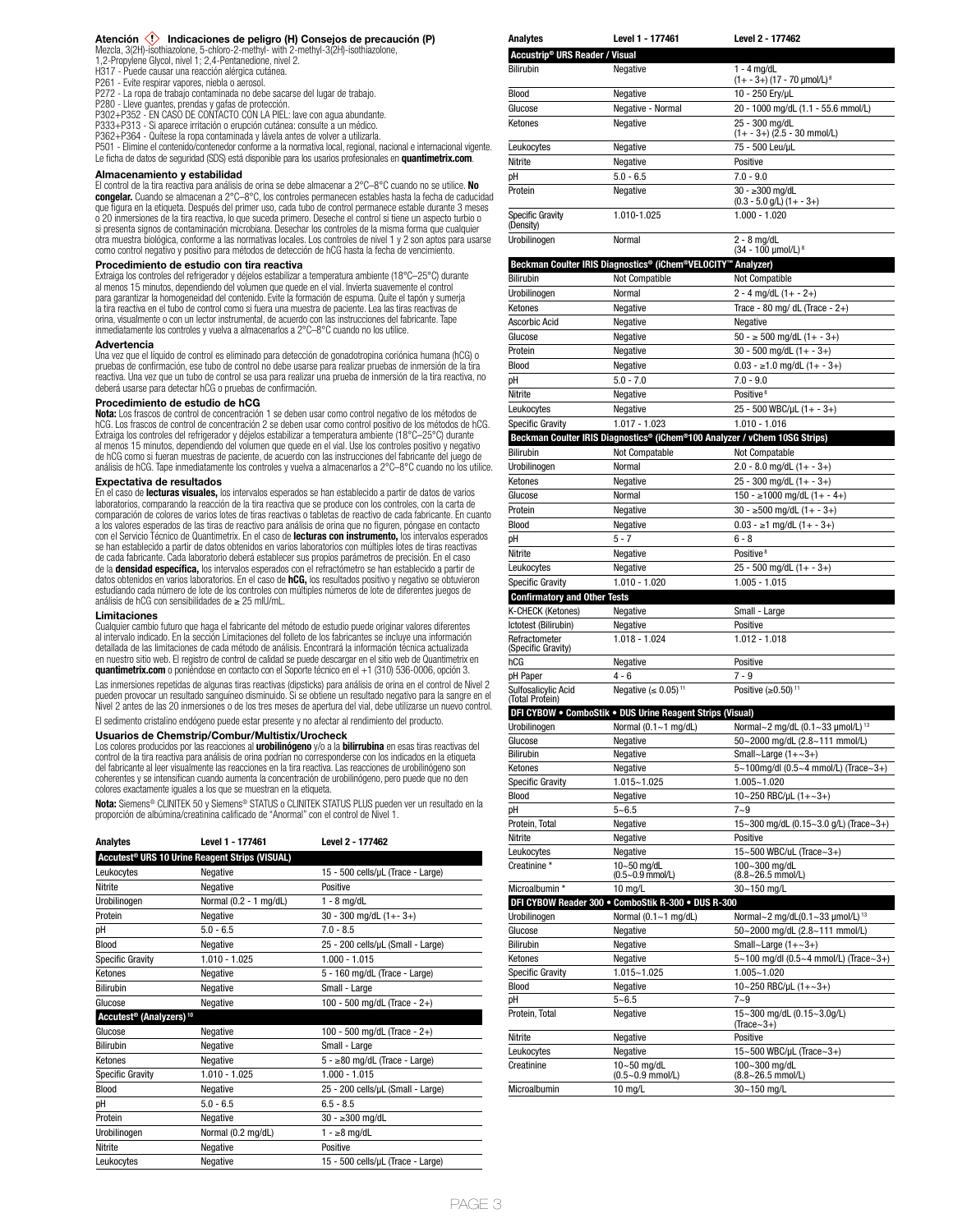| <b>Analytes</b>                            | Level 1 - 177461                                                               | Level 2 - 177462                                                              |  |
|--------------------------------------------|--------------------------------------------------------------------------------|-------------------------------------------------------------------------------|--|
|                                            | DFI CYBOW R-50 (50S) . ComboStik R-50 (50S) . DUS R-50 (50S)                   |                                                                               |  |
| Urobilinogen                               | Normal $(0.1 - 1$ mg/dL)                                                       | Normal~2 mg/dL (0.1~33 µmol/L) <sup>13</sup>                                  |  |
| Glucose                                    | Negative                                                                       | 50~2000 mg/dL (2.8~111 mmol/L)                                                |  |
| <b>Bilirubin</b>                           | Negative                                                                       | Small~Large $(1+-3+)$                                                         |  |
| Ketones                                    | Negative                                                                       | 5~100 mg/dl (0.5~4 mmol/L) (Trace~3+)                                         |  |
| <b>Specific Gravity</b>                    | $1.015 - 1.025$                                                                | 1.005~1.020                                                                   |  |
| Blood                                      | Negative                                                                       | 10~250 RBC/uL $(1+-3+)$                                                       |  |
| pH                                         | $5 - 6.5$                                                                      | $7 - 9$                                                                       |  |
| Protein, Total                             | Negative                                                                       | 15~300 mg/dL (0.15~3.0 g/L)                                                   |  |
| Nitrite                                    | Negative                                                                       | $(Trace-3+)$<br>Positive                                                      |  |
| Leukocytes                                 | Negative                                                                       | 15~500 WBC/uL (Trace~3+)                                                      |  |
| Creatinine                                 | $10 - 50$ mg/dL                                                                | 100~300 mg/dL                                                                 |  |
|                                            | $(0.5 - 0.9$ mmol/L)                                                           | $(8.8 - 26.5$ mmol/L)                                                         |  |
| Microalbumin                               | $10 \text{ mg/L}$                                                              | 30~150 mg/L                                                                   |  |
|                                            | DFI CYBOW Reader 720 . CombiStik R-700 . DUS R-720                             |                                                                               |  |
| Urobilinogen<br>Glucose                    | Normal (0.1~1 mg/dL)<br>Negative                                               | Normal~2 mg/dL(0.1~33 µmol/L) <sup>13</sup><br>50~2000 mg/dL (2.8~111 mmol/L) |  |
| Bilirubin                                  | Negative                                                                       | Small~Large $(1+-3+)$                                                         |  |
| Ketones                                    | Negative                                                                       | 5~100 mg/dl (0.5~4 mmol/L) (Trace~3+)                                         |  |
| <b>Specific Gravity</b>                    | 1.015~1.025                                                                    | 1.005~1.020                                                                   |  |
| Blood                                      | Negative                                                                       | 10~250 RBC/µL $(1+-3+)$                                                       |  |
| pH                                         | $5 - 6.5$                                                                      | $7 - 9$                                                                       |  |
| Protein, Total                             | Negative                                                                       | 15~300 mg/dL (0.15~3.0 g/L) (Trace~3+)                                        |  |
| Nitrite                                    | Negative                                                                       | Positive                                                                      |  |
| Leukocytes                                 | Negative                                                                       | 15~500 WBC/µL (Trace~3+)                                                      |  |
| Creatinine                                 | 10~50 mg/dL                                                                    | 100~300 mg/dL<br>(8.8~26.5 mmol/L)                                            |  |
| Microalbumin                               | $(0.5 - 0.9$ mmol/L)<br>$10 \text{ mg/L}$                                      | 30~150 mg/L                                                                   |  |
|                                            | DFI CYBOW Reader 600S . CombiStik R-600S. DUS R- 600S                          |                                                                               |  |
| Urobilinogen                               | Normal $(0.1 - 1$ mg/dL)                                                       | Normal~2 mg/dL (0.1~33µmol/L) <sup>13</sup>                                   |  |
| Glucose                                    | Negative                                                                       | 50~2000 mg/dL (2.8~111 mmol/L)                                                |  |
| Bilirubin                                  | Negative                                                                       | Small~Large $(1+-3+)$                                                         |  |
| Ketones                                    | Negative                                                                       | 5~100 mg/dl (0.5~4 mmol/L) (Trace~3+)                                         |  |
| <b>Specific Gravity</b>                    | 1.015~1.025                                                                    | 1.005~1.020                                                                   |  |
| Blood                                      | Negative                                                                       | 10~250 RBC/µL $(1+-3+)$                                                       |  |
| pH                                         | $5 - 6.5$                                                                      | $7 - 9$                                                                       |  |
| Protein, Total                             | Negative                                                                       | 15~300 mg/dL (0.15~3.0 g/L) (Trace~3+)                                        |  |
| Nitrite                                    | Negative                                                                       | Positive                                                                      |  |
| Leukocytes                                 | Negative                                                                       | 15~500 WBC/µL (Trace~3+)                                                      |  |
| Creatinine                                 | 10~50 mg/dL<br>(0.5~0.9 mmol/L)                                                | 100~300 mg/dL<br>(8.8~26.5 mmol/L)                                            |  |
| Microalbumin                               | $10$ mg/L                                                                      | 30~150 mg/L                                                                   |  |
|                                            | Fisherbrand <sup>®</sup> • Germaine AimStrip <sup>®</sup> 10SG Strips (Visual) |                                                                               |  |
| Glucose                                    | Negative                                                                       | 100 - 1000 mg/dL ( $\pm$ - 3+)                                                |  |
| <b>Bilirubin</b>                           | Negative                                                                       | $1 - 4$ mg/dL $(1 + -3 +)$                                                    |  |
| Ketones                                    | Negative                                                                       | $5 - 160 (+ - 4+)$                                                            |  |
| <b>Specific Gravity</b>                    | $1.020 - 1.030$                                                                | $1.005 - 1.020$                                                               |  |
| Blood                                      | Negative                                                                       | $1 + -3 +$                                                                    |  |
| рH                                         | $5.0 - 6.0$                                                                    | $7.0 - 8.5$                                                                   |  |
| Protein                                    | Negative                                                                       | $30 - 300$ mg/dL $(1 + - 3 +)$                                                |  |
| Urobilinogen                               | Normal (0.2 E.U./dL)                                                           | $1 - 4$ mg/dL                                                                 |  |
| Nitrite                                    | Negative                                                                       | Positive                                                                      |  |
| Leukocytes                                 | Negative                                                                       | 15 - 500 Leu/µL (± - 3+)                                                      |  |
|                                            | Fisherbrand® • Germaine AimStrip® 10SG Strips • Aim Urine Analyzer 2           |                                                                               |  |
| Leukocytes                                 | Negative                                                                       | 15 - 500 Leu/uL ( $\pm$ - 3+)                                                 |  |
| Nitrite                                    | Negative                                                                       | Positive                                                                      |  |
| Urobilinogen                               | Normal (0.2 E.U./dL)                                                           | 0.2- 2.0 mg/dL $13$                                                           |  |
| Protein                                    | Negative                                                                       | Trace - 300 g/dL $(\pm$ - 3+)                                                 |  |
| рH                                         | $5.0 - 6.5$<br>Negative                                                        | $7.0 - 8.5$                                                                   |  |
| Blood<br>Specific Gravity                  |                                                                                | $25 - 200(1 + - 3+)$                                                          |  |
|                                            |                                                                                |                                                                               |  |
| Ketones<br><b>Bilirubin</b>                | $1.020 - 1.030$                                                                | $1.005 - 1.020$                                                               |  |
|                                            | Negative                                                                       | $5 - 80$ (Trace $-3+$ )                                                       |  |
|                                            | Negative                                                                       | $1 - 4$ mg/dL $(1 + -3+)$                                                     |  |
| Glucose                                    | Negative                                                                       | 100 - 1000 mg/dL (Trace - 3+)                                                 |  |
|                                            | Henry Schein OneStepPlus . Urispec Plus Analyzer (Visual)                      |                                                                               |  |
| Bilirubin                                  | Negative                                                                       | $1 - 4$ mg/dL<br>$(1 + -3+)$ (17 - 70 µmol/L) <sup>8</sup>                    |  |
| Blood                                      | Negative - 10 Ery/µL                                                           | 10 - 250 Ery/µL                                                               |  |
| Glucose                                    | Negative - Normal                                                              | $50 - 500$ mg/dL                                                              |  |
|                                            |                                                                                | $(8.3 - 27.8$ mmol/L) <sup>9</sup>                                            |  |
| Ketones                                    | Negative                                                                       | 25 - 300 mg/dL<br>$(1 + -3+)$ $(2.5 - 30$ mmol/L)                             |  |
| Leukocytes                                 | Negative                                                                       | 25 - 500 Leu/µL                                                               |  |
| Nitrite                                    | Negative                                                                       | Positive                                                                      |  |
| рH                                         | $5.0 - 7.0$                                                                    | $7.0 - 9.0$                                                                   |  |
| Protein                                    | Negative                                                                       | 30 - 500 mg/dL                                                                |  |
|                                            |                                                                                | $(0.3 - 5.0 \text{ g/L})(1 + -3 +)$                                           |  |
| Specific Gravity (Density)<br>Urobilinogen | 1.005 - 1.025<br>Normal                                                        | 1.000 - 1.020<br>$2 - 12$ mg/dL                                               |  |

| <b>Analytes</b>                                 | Level 1 - 177461                                                                         | Level 2 - 177462                                           |
|-------------------------------------------------|------------------------------------------------------------------------------------------|------------------------------------------------------------|
| Henry Schein Urispec <sup>®</sup> 10SG (Visual) |                                                                                          |                                                            |
| Leukocytes                                      | Negative                                                                                 | 15 - 500 Cells/µL (Trace - Large)                          |
| Nitrite                                         | Negative                                                                                 | Positive                                                   |
| Urobilinogen                                    | Normal (0.2 E.U./dL)                                                                     | 1 - 8 E.U./dL                                              |
| Protein                                         | Negative                                                                                 | Trace - 300 mg/dL (Trace - $3+$ )                          |
| pH                                              | $5.0 - 6.0$                                                                              | $7.5 - 9.0$                                                |
| Blood                                           | Negative                                                                                 | 25 - 200 Cells/uL (Small - Large)                          |
| <b>Specific Gravity</b>                         | 1.015 - 1.030                                                                            | $1.005 - 1.015$                                            |
| Ketones                                         | Negative                                                                                 | 5 - 160 mg/dL (Trace - Large)                              |
| <b>Bilirubin</b>                                | Negative                                                                                 | Small - Large $(1 + -3+)$                                  |
| Glucose                                         | Negative                                                                                 | 100 - 500 mg/dL (Trace - 2+)                               |
|                                                 | MACHEREY-NAGEL <sup>®</sup> URYXXON® Relax/300/500 Analyzer (Visual)                     |                                                            |
| <b>Bilirubin</b>                                | Negative                                                                                 | $1 - 4$ mg/dL<br>$(1 + -3+)$ (17 - 70 µmol/L) <sup>8</sup> |
| Blood                                           | Negative                                                                                 | 10 - 250 Ery/µL                                            |
| Glucose                                         | Negative - Normal                                                                        | $50 - \ge 500$ mg/dL                                       |
|                                                 |                                                                                          | $(8.3 - 27.8$ mmol/L) <sup>9</sup>                         |
| Ketones                                         | Negative                                                                                 | 25 - 300 mg/dL<br>$(1 + -3 +)$ (2.5 - 30 mmol/L)           |
| Leukocytes                                      | Negative                                                                                 | 25 - 500 Leu/uL                                            |
| Nitrite                                         | Negative                                                                                 | Positive                                                   |
| рH                                              | $5.0 - 7.0$                                                                              | $7.0 - 9.0$                                                |
| Protein                                         | Negative                                                                                 | 30 - 500 mg/dL                                             |
| Specific Gravity (Density)                      | $1.005 - 1.025$                                                                          | $(0.3 - 5.0$ g/L) $(1 + -3+)$<br>1.000 - 1.020             |
| Urobilinogen                                    | Normal                                                                                   | 2 - 12 mg/dL (34 - 200 µmol/L) 8                           |
|                                                 | McKesson® (Consult Diagnostics® 10SG Urine Reagent Strips) (Visual)                      |                                                            |
| Glucose                                         | Negative                                                                                 | 100 - 500 mg/dL $(+/- - 2+)$                               |
| Bilirubin                                       | Negative                                                                                 | $1 - 4$ mg/dL $(1 + -3 +)$                                 |
| Ketones                                         | Negative                                                                                 | $5 - 160 (+ - 4+)$                                         |
| <b>Specific Gravity</b>                         | $1.015 - 1.030$                                                                          | $1.005 - 1.015$                                            |
| Blood                                           | Negative                                                                                 | $1 + - 3 +$                                                |
| рH                                              | $5.0 - 6.0$                                                                              | $7.0 - 9.0$                                                |
| Protein                                         | Negative                                                                                 | $30 - 300$ mg/dL $(1 + - 3 +)$                             |
| Urobilinogen                                    | Normal (0.2 E.U./dL)                                                                     | $1 - 8$ mg/dL                                              |
| Nitrite                                         | Negative                                                                                 | Positive                                                   |
| Leukocytes                                      | Negative                                                                                 | 15 - 500 Leu/µL ( $\pm$ - 3+)                              |
|                                                 | McKesson <sup>®</sup> 120 Urine Analyzer (Consult Diagnostics 10SG Urine Reagent Strips) |                                                            |
| Leukocytes                                      | Negative                                                                                 | 70 - 500 Leu/µL (1+ - 3+)                                  |
| Nitrite                                         | Negative                                                                                 | Positive                                                   |
| Urobilinogen                                    | Normal (0.2 E.U./dL)                                                                     | $0.2 - 2.0$ mg/dL * 13                                     |
|                                                 |                                                                                          |                                                            |
| Protein                                         | Negative                                                                                 | Trace - 300 g/dL $(\pm$ - 3+)                              |
| pH                                              | $5.0 - 6.5$                                                                              | $7.0 - 8.5$                                                |
| Blood                                           | Negative                                                                                 | $25 - 200(1 + - 3+)$                                       |
| <b>Specific Gravity</b>                         | 1.020 - 1.030                                                                            | $1.005 - 1.020$                                            |
| Ketones                                         | Negative                                                                                 | $5 - 80$ (Trace $-3+$ )                                    |
| Bilirubin                                       | Negative                                                                                 | $1 - 4$ mg/dL $(1 + -3 +)$                                 |
| Glucose                                         | Negative                                                                                 | 100 - 500 mg/dL (Trace - 2+)                               |
|                                                 | ROCHE VISUAL TESTING (Visual Test Strips Only) (USA)                                     |                                                            |
| <b>Specific Gravity</b>                         | $1.015 - 1.030$                                                                          | 1.000 - 1.015                                              |
| pH                                              | $5 - 7$                                                                                  | $7 - 9$                                                    |
| Leukocytes<br>Nitrite                           | Negative                                                                                 | Trace - $2+$<br>Positive                                   |
| Protein                                         | Negative<br>Negative                                                                     | $30 - 500$ mg/dL $(1 + -3+)$                               |
| Glucose                                         | Normal                                                                                   | 100 - 1000 mg/dL                                           |
| Ketones                                         | Negative                                                                                 | Small - Large $(1 + -3+)$                                  |
| Urobilinogen <sup>9*</sup>                      | Normal                                                                                   | $1 - 12$ mg/dL                                             |
| Bilirubin <sup>9*</sup>                         | Negative                                                                                 | $1 + -3 +$                                                 |
| Blood                                           | Negative                                                                                 | Trace - 250 Ery/µL                                         |
| Microalbumin <sup>6</sup>                       | Negative                                                                                 | 20 - 100 mg/L                                              |
|                                                 | ROCHE Chemstrip 101 or ROCHE Urisys 1100 (USA)                                           |                                                            |
| Blood                                           | Negative                                                                                 | Trace - 250 Ery/µL (Trace - 2+)                            |
| Bilirubin                                       | Negative                                                                                 | $1 - 6$ mg/dL $(1 + -3 +)^*$                               |
| Urobilinogen                                    | Normal                                                                                   | $1 - 8$ mg/dL * $(1 + -3 +)$ <sup>8</sup>                  |
| Ketones                                         | Negative                                                                                 | 15 - 150 mg/dL $(1 + -3+)$                                 |
| Glucose                                         | Normal                                                                                   | 100 - 1000 mg/dL $(1 + -3+)$                               |
| Protein                                         | Negative <sup>7</sup>                                                                    | $30 - 500$ mg/dL $(1 + -3 +)$                              |
| Nitrite<br>Leukocytes                           | Negative<br>Negative                                                                     | Positive<br>25 - 500 Leu/µL (Trace - 2+)                   |
| pH                                              | $5 - 6.5$                                                                                | 7 - 9                                                      |
| <b>Specific Gravity</b>                         | $1.015 - 1.025$                                                                          | $1.000 - 1.015$                                            |
| ROCHE Chemstrip UA Urine Analyzer (USA)         |                                                                                          |                                                            |
| Blood                                           | Negative                                                                                 | 50 - 250 Ery/uL                                            |
| Bilirubin                                       | Negative                                                                                 | 1 - 6 mg/dL $(1 + -3 +)^*$                                 |
| Urobilinogen                                    | Normal                                                                                   | 1 - 8 mg/dL * $(1 + -3 +)$ <sup>8</sup>                    |
| Ketones                                         | Negative                                                                                 | 15 - 150 mg/dL $(1 + -3+)$                                 |
| Glucose                                         | Normal                                                                                   | 100 - 1000 mg/dL                                           |
| Protein                                         | Negative                                                                                 | Trace - 100 mg/dL (Trace - $2+$ ) <sup>8</sup>             |
| Nitrite                                         | Negative                                                                                 | Positive                                                   |
| Leukocytes<br>pH                                | Negative<br>$5 - 6.5$                                                                    | 100-500 Leu/µL (1+ - 2+)<br>$7 - 9$                        |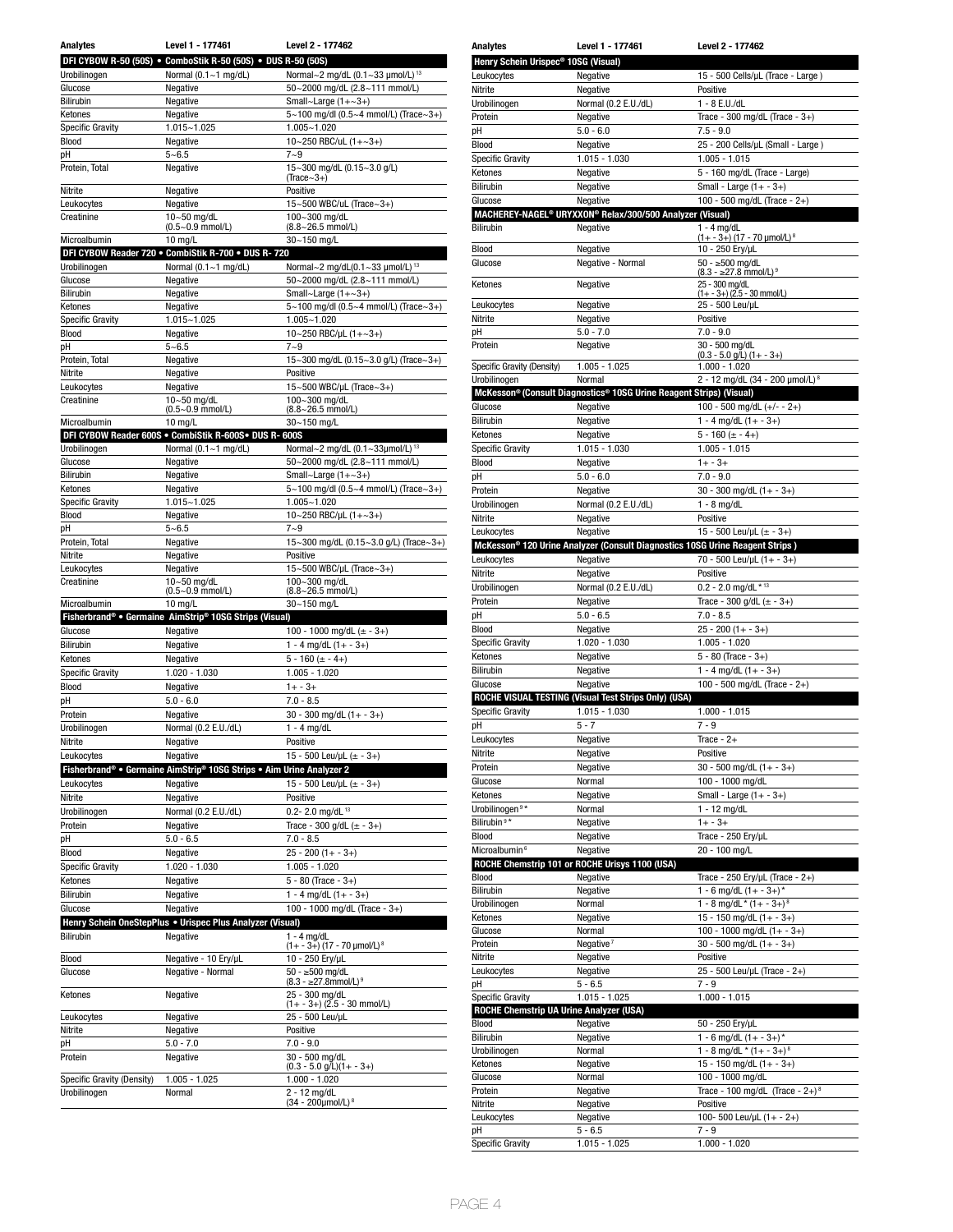| <b>Analytes</b>                                 | Level 1 - 177461                                              | Level 2 - 177462                                       |  |
|-------------------------------------------------|---------------------------------------------------------------|--------------------------------------------------------|--|
| ROCHE cobas 6500 (cobas u 601) (USA)            |                                                               |                                                        |  |
| Blood                                           | Negative                                                      | 50 - 250 Ery/µL                                        |  |
| Leukocytes                                      | Negative                                                      | 100 - 500 Leu/uL                                       |  |
| Nitrite                                         | Negative                                                      | Positive                                               |  |
| Ketones                                         | Negative                                                      | 15 - 150 mg/dL                                         |  |
| Glucose                                         | Normal                                                        | 250 - 1000 mg/dL                                       |  |
| Protein<br>Urobilinogen                         | Negative $7$<br>Normal                                        | 30 - 100 mg/dL <sup>8</sup><br>1 - 8 mg/dL $8*$        |  |
| Bilirubin                                       | Negative                                                      | $3 - 6$ mg/dL *                                        |  |
| рH                                              | $5 - 6$                                                       | $7 - 9$                                                |  |
| <b>Specific Gravity</b>                         | 1.016 - 1.027                                                 | 1.009 - 1.020                                          |  |
| ROCHE cobas u 411 (USA)                         |                                                               |                                                        |  |
| Blood                                           | Negative                                                      | 50 - 250 Ery/µL (3+ - 5+)                              |  |
| Bilirubin                                       | Negative                                                      | 1 - 6 mg/dL $(1 + -3 +)^*$                             |  |
| Urobilinogen                                    | Negative - Normal                                             | 1 - 8 mg/dL $(1 + -3 +)$ <sup>8*</sup>                 |  |
| Ketones                                         | Negative                                                      | $5 - 150$ mg/dL $(1 + - 4+)$                           |  |
| Glucose                                         | Negative - Normal                                             | 100 - 1000 mg/dL $(2 + - 4 +)$                         |  |
| Protein                                         | Negative <sup>7</sup>                                         | 30 - 500 mg/dL $(1 + -4 +)^8$                          |  |
| Nitrite                                         | Negative                                                      | Positive                                               |  |
| Leukocytes<br>рH                                | Negative<br>$5 - 6.5$                                         | $25 - 500$ Leu/µL $(1 + -3+)$<br>$7 - 9$               |  |
| <b>Specific Gravity</b>                         | $1.015 - 1.025$                                               | $1.000 - 1.020$                                        |  |
| ROCHE Urisys 1800 (USA)                         |                                                               |                                                        |  |
| Blood                                           | Negative                                                      | $50 - 250$ Ery/µL $(3 + -5+)$                          |  |
| <b>Bilirubin</b>                                | Negative                                                      | 1 - 6 mg/dL $(1 + -3 +)^*$                             |  |
| Urobilinogen                                    | Negative - Normal                                             | 1 - 8 mg/dL $(1 + -3 +)$ <sup>8*</sup>                 |  |
| Ketones                                         | Negative                                                      | 15 - 150 mg/dL $(1 + - 4 +)$                           |  |
| Glucose                                         | Negative - Normal                                             | 100 - 1000 mg/dL $(2 + - 4 +)$                         |  |
| Protein                                         | Negative <sup>7</sup>                                         | 75 - 500 mg/dL $(2 + -4 +)^8$                          |  |
| Nitrite                                         | Negative                                                      | Positive                                               |  |
| Leukocytes                                      | Negative                                                      | 25 - 500 Leu/µL (1+ - 3+)<br>$7 - 9$                   |  |
| рH                                              | $5 - 6.5$                                                     |                                                        |  |
| <b>Specific Gravity</b>                         | $1.015 - 1.025$                                               | $1.000 - 1.020$                                        |  |
|                                                 | Siemens <sup>®</sup> VISUAL TESTING (Visual Test Strips Only) |                                                        |  |
| Glucose<br>Bilirubin                            | Negative<br>Negative                                          | 100 - 500 mg/dL<br>Small - Large $(1 + -3+)$           |  |
| Ketones                                         | Negative                                                      | 5 - 160 mg/dL (Trace - Large)                          |  |
| <b>Specific Gravity</b>                         | $1.015 - 1.025$                                               | $1.000 - 1.015$                                        |  |
| Blood                                           | Negative                                                      | Small - Large $(1 + -3+)$                              |  |
| рH                                              | $5.0 - 6.5$                                                   | $7.5 - 8.5$                                            |  |
| Protein                                         | Negative                                                      | $30 - 300$ mg/dL $(1 + -3+)$                           |  |
| Urobilinogen                                    | Normal (0.2 E.U./dL) <sup>7</sup>                             | 1.0 - 8.0 E.U./dL *                                    |  |
| Nitrite                                         | Negative                                                      | Positive                                               |  |
| Leukocytes                                      | Negative                                                      | Trace - Large (Trace - 3+)                             |  |
| Creatinine <sup>3</sup><br>Siemens® CLINITEK 50 | 10 - 50 mg/dL                                                 | 100 - 300 mg/dL                                        |  |
| Glucose                                         | Negative                                                      | 100 - 500 mg/dL (Trace - 2+)                           |  |
| Bilirubin                                       | Negative                                                      | Small - Large $(1 + -3+)$                              |  |
| Ketones                                         | Negative                                                      | Trace - $\geq 80$ mg/dL (Trace - 3+)                   |  |
| <b>Specific Gravity</b>                         | $1.010 - \ge 1.030$                                           | ≤1.005 - 1.020                                         |  |
| Blood                                           | Negative                                                      | Small - Large $(1 + -3+)$                              |  |
| pH                                              | $5.0 - 6.5$                                                   | $6.5 - \ge 9.0$                                        |  |
| Protein                                         | Negative                                                      | $30 - 300$ mg/dL $(1 + -3)$                            |  |
| Urobilinogen                                    | Normal (0.2 E.U./dL)                                          | 1.0 - 4.0 E.U./dL<br>Positive                          |  |
| Nitrite<br>Leukocytes                           | Negative<br>Negative                                          | Trace - Large (Trace - 3+)                             |  |
| Microalbumin <sup>2</sup>                       | 10 - 30 mg/L                                                  | 30 - 300 mg/L                                          |  |
| Creatinine <sup>4</sup>                         | 10 - 100 mg/dL                                                | 100 - 300 mg/dL                                        |  |
| Siemens® CLINITEK 500                           |                                                               |                                                        |  |
| Glucose                                         | Negative                                                      | 100 - 500 mg/dL (Trace - 2+)                           |  |
| Bilirubin                                       | Negative                                                      | Small - Large $(1 + -3+)$                              |  |
| Ketones                                         | Negative                                                      | Trace - $\geq 80$ mg/dL (Trace - 3+)                   |  |
| <b>Specific Gravity</b>                         | $1.015 - \ge 1.030$                                           | ≤1.005 - 1.025                                         |  |
| Blood<br>рH                                     | Negative<br>$5.0 - 6.5$                                       | Small - Large $(1 + -3+)$<br>$7.0 - 29.0$              |  |
| Protein                                         | Negative                                                      | $\overline{30 - 300}$ mg/dL $(1 + -3+)$                |  |
| Urobilinogen                                    | Normal (0.2 E.U./dL)                                          | $1.0 - \ge 8.0$ E.U./dL                                |  |
| Nitrite                                         | Negative                                                      | Positive                                               |  |
| Leukocytes                                      | Negative                                                      | Trace - Moderate (Trace - 2+)                          |  |
| Creatinine <sup>3</sup>                         | 10 - 50 mg/dL                                                 | 100 - 300 mg/dL                                        |  |
| Siemens® CLINITEK ADVANTUS                      |                                                               |                                                        |  |
| Glucose                                         | Negative                                                      | 100 - 500 mg/dL (Trace - 2+)                           |  |
| Bilirubin                                       | Negative                                                      | Small - Large $(1 + -3+)$                              |  |
| Ketones<br><b>Specific Gravity</b>              | Negative<br>$1.015 - \ge 1.030$                               | Trace - $\geq 80$ mg/dL (Trace - 3+)<br>≤1.005 - 1.025 |  |
| Blood                                           | Negative                                                      | Small - Large $(1 + -3+)$                              |  |
| рH                                              | $5.0 - 6.5$                                                   | $7.5 - $9.0$                                           |  |
| Protein                                         | Negative                                                      | $30 - 300$ mg/dL $(1 + -3)$                            |  |
| Urobilinogen                                    | Normal (0.2 E.U./dL)                                          | $1.0 - \ge 8.0$ E.U./dL                                |  |
| Nitrite                                         | Negative                                                      | Positive                                               |  |
| Leukocytes                                      | Negative                                                      | Trace - Large (Trace - 3+)                             |  |
| Creatinine <sup>3</sup>                         | 10 - 50 mg/dL                                                 | 100 - 300 mg/dL                                        |  |

| <b>Analytes</b>                        | Level 1 - 177461                                | Level 2 - 177462                                                            |  |
|----------------------------------------|-------------------------------------------------|-----------------------------------------------------------------------------|--|
|                                        |                                                 | Siemens® CLINITEK STATUS or Siemens® CLINITEK STATUS PLUS or STATUS CONNECT |  |
| Glucose                                | Negative                                        | 100 - 500 mg/dL (Trace - 2+)                                                |  |
| <b>Bilirubin</b>                       | Negative                                        | Small - Large $(1 + -3+)$                                                   |  |
| Ketones                                | Negative                                        | Trace - $\geq 160$ mg/dL (Trace - 4+)                                       |  |
| <b>Specific Gravity</b>                | $1.015 - \ge 1.030$                             | $1.010 - 1.025$                                                             |  |
| Blood                                  | Negative                                        | Small - Large $(1 + -3+)$                                                   |  |
| pH                                     | $5.0 - 6.5$                                     |                                                                             |  |
| Protein                                | Negative                                        | $7.0 - \ge 9.0$                                                             |  |
|                                        |                                                 | $30 - \ge 300$ mg/dL $(1 + -3+)$                                            |  |
| Urobilinogen                           | Normal (0.2 E.U./dL)                            | $2.0 - \ge 8.0$ E.U./dL                                                     |  |
| Nitrite                                | Negative                                        | Positive                                                                    |  |
| Leukocytes                             | Negative                                        | Trace - Large (Trace - 3+)                                                  |  |
| Microalbumin <sup>2</sup>              | 10 - 30 mg/L                                    | 30 - 300 mg/L                                                               |  |
| Creatinine <sup>4</sup>                | 10 - 100 mg/dL                                  | 100 - 300 mg/dL                                                             |  |
| hCG                                    | Negative                                        | Positive                                                                    |  |
| <b>Teco Visual</b>                     |                                                 |                                                                             |  |
| Glucose                                | Negative                                        | 100 - 1000 mg/dL                                                            |  |
| <b>Bilirubin</b>                       | Negative                                        | Small - Large $(1 + -3+)$                                                   |  |
| Ketones                                | Negative                                        | Trace - 80 mg/dL                                                            |  |
| <b>Specific Gravity</b>                | $1.015 - \ge 1.030$                             | $1.010 - 1.025$                                                             |  |
| Blood                                  | Negative                                        | Small - Large $(1 + -3+)$                                                   |  |
| pH                                     | $5 - 6.5$                                       | $6.5 - 8.0$                                                                 |  |
| Protein                                | Negative                                        | $30 - 300$ mg/dL $(1 + - 3+)$                                               |  |
| Urobilinogen                           | Normal (0.2 E.U./dL)                            | $2 - \ge 8$ E.U./dL                                                         |  |
| Nitrite                                | Negative                                        | Positive                                                                    |  |
| Leukocytes                             | Negative                                        | Small - Large $(1 + -3+)$                                                   |  |
| Albumin                                | 10 - 30 mg/L                                    | 80 - 150 mg/L                                                               |  |
|                                        | 10 - 50 mg/dL                                   |                                                                             |  |
| Creatinine                             |                                                 | 50 - 200 mg/dL                                                              |  |
|                                        | Teco Analyzers . TC-101 . TC-201 . TC-720       |                                                                             |  |
| Glucose                                | Negative                                        | 100 - 1000 mg/dL                                                            |  |
| <b>Bilirubin</b>                       | Negative                                        | Small - Large $(1 + -3+)$                                                   |  |
| Ketones                                | Negative                                        | Trace - 80 mg/dL                                                            |  |
| <b>Specific Gravity</b>                | $1.010 - 1.030$                                 | $1.010 - 1.025$                                                             |  |
| Blood                                  | Negative                                        | Small - Large $(1 + -3+)$                                                   |  |
| pH                                     | $5 - 6.5$                                       | $7.0 - 8.0$                                                                 |  |
| Protein                                | Negative                                        | Trace - $\geq$ 300 mg/dL (Trace - 3+)                                       |  |
| Urobilinogen                           | Normal (0.2 E.U./dL)                            | $2 - \ge 8$ E.U./dL                                                         |  |
| Nitrite                                | Negative                                        | Positive                                                                    |  |
| Leukocytes                             | Negative                                        | Trace - Large (Trace - 3+)                                                  |  |
| Albumin                                | 10 - 30 mg/L                                    | 80 - 150 mg/L                                                               |  |
| Creatinine                             | 10 - 100 mg/dL                                  | 50 - 300 mg/dL                                                              |  |
| Uriscan Visual . 10SGL Strips . Visual |                                                 |                                                                             |  |
| Blood                                  | Negative                                        | 10 - 250 RBC/µL (1+ - 3+)                                                   |  |
| Bilirubin                              | Negative                                        | $0.5 - 3.0$ mg/dL $(1 + -3+)$                                               |  |
|                                        |                                                 |                                                                             |  |
| Urobilinogen                           | 0.1 mg/dL (Negative)                            | $4 - 12$ mg/dL $(2 + - 4 +)$                                                |  |
| Ketones                                | Negative                                        | 5 - 100 mg/dL $(\pm - 3+)$                                                  |  |
| Protein                                | Negative                                        | 30 - 300 mg/dL $(1 + -3 +)$ <sup>8</sup>                                    |  |
| Nitrite                                | Negative                                        | Positive                                                                    |  |
| Glucose                                | Negative                                        | 250 - 1000 mg/dL ( $\pm$ - 3+)                                              |  |
| рH                                     | $5.0 - 6.5$                                     | $7.5 - 9.0$                                                                 |  |
| <b>Specific Gravity</b>                | 1.020 - 1.030                                   | $1.005 - 1.015$                                                             |  |
| Leukocytes                             | Negative                                        | $25 - 500$ WBC/uL $(1 + -3 +)$                                              |  |
|                                        | Uriscan™ Optima Urine Analyzers • 10 SGL Strips |                                                                             |  |
| Blood                                  | Negative                                        | 10 - 250 RBC/µL $(1 + -3+)$                                                 |  |
| Bilirubin                              | Negative                                        | $0.5 - 3.0$ mg/dL $(1 + -3+)$                                               |  |
|                                        |                                                 |                                                                             |  |
| Urobilinogen                           | Normal $(<1)$                                   | $4 - 12$ mg/dL $(2 + - 4 +)$                                                |  |
| Ketones                                | Negative                                        | 5 - 100 mg/dL $(\pm - 3+)$                                                  |  |
| Protein                                | Negative                                        | 10 - 300 mg/dL $(\pm - 3 +)$                                                |  |
| Nitrite                                | Negative                                        | Positive                                                                    |  |
| Glucose                                | Negative                                        | 100 - 2000 mg/dL $(\pm$ - 4+)                                               |  |
| рH                                     | $5.0 - 6.0$                                     | $6.5 - 8.0$                                                                 |  |
| <b>Specific Gravity</b>                | $1.020 - 1.030$                                 | $1.010 - 1.020$                                                             |  |
| Leukocytes                             | Negative                                        | 25 - 500 WBC/µL (1+ - 3+)                                                   |  |
|                                        |                                                 |                                                                             |  |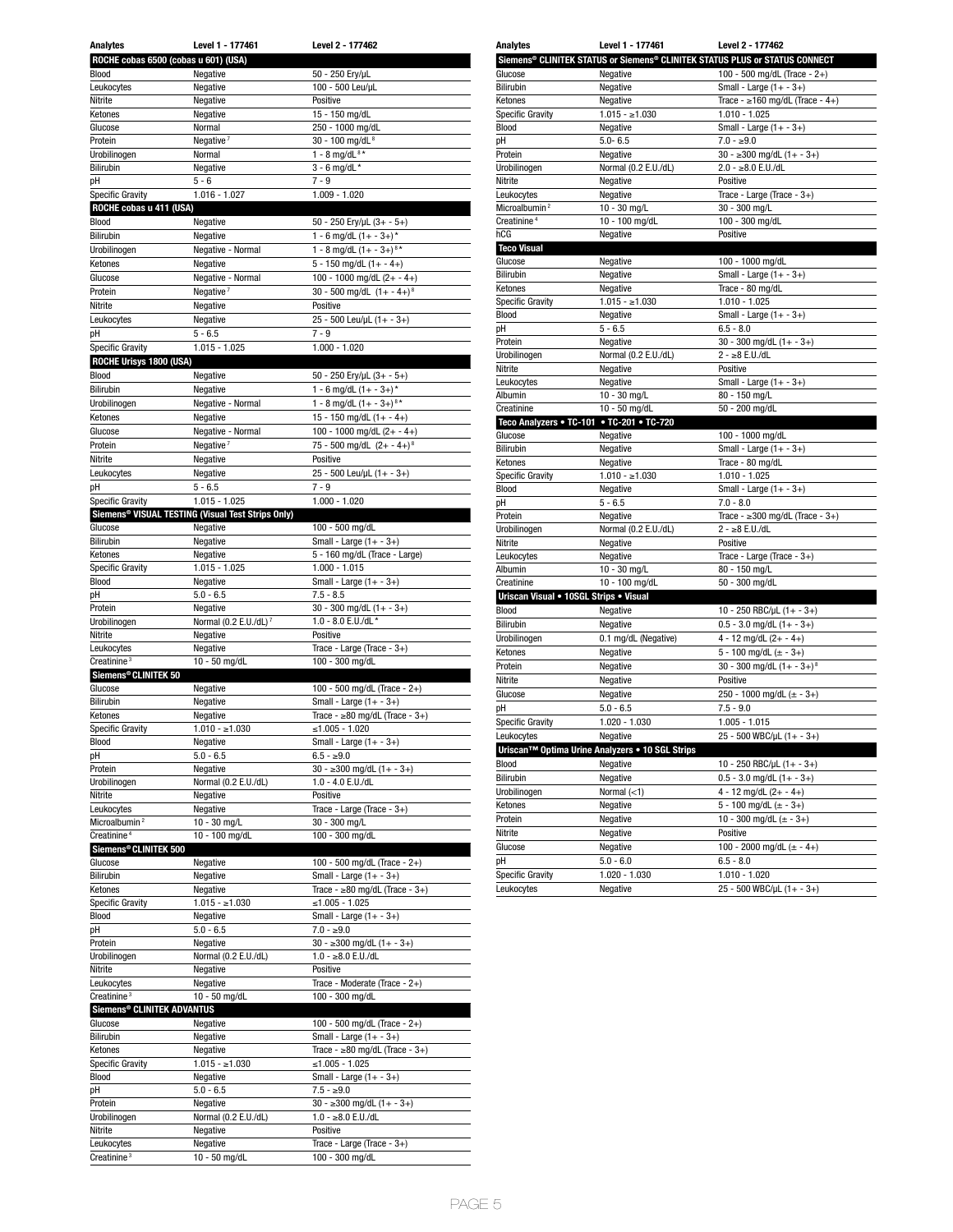# INTERNATIONAL USE ONLY

**This Section is for International Use only and contains data for methods that are not available or cleared for diagnostic use in the United States.**

| <b>Analytes</b>                                      | Level 1 - 177461                                                              | Level 2 - 177462                                  |  |  |
|------------------------------------------------------|-------------------------------------------------------------------------------|---------------------------------------------------|--|--|
| 77 Elektronika (Visual/Analyzers)                    |                                                                               |                                                   |  |  |
| <b>Bilirubin</b>                                     | Negative - 6 mg/dL (Negative - $3+$ ) <sup>9</sup><br>Negative                |                                                   |  |  |
| Urobilinogen                                         | Normal                                                                        | Normal - 12 mg/dL (Normal - 4+) $9,13$            |  |  |
| Ketones                                              | Negative                                                                      | $5 - 150$ mg/dL $((+) - 3+)$                      |  |  |
| Ascorbic Acid                                        | Negative                                                                      | Negative                                          |  |  |
| Glucose                                              | Normal                                                                        | $50 - 1000$ mg/dL $(1 + - 4)$                     |  |  |
| Protein                                              | Negative                                                                      | 15 - 500 mg/dL $((+)$ - 3+)                       |  |  |
| Blood                                                | Negative                                                                      | $50 - 300$ p/µL $(2 + -3+)$                       |  |  |
| рH                                                   | 5 - 7                                                                         | 6 - 9                                             |  |  |
| Nitrite                                              | Negative                                                                      | Positive                                          |  |  |
| Leukocytes                                           | Negative                                                                      | 75 - 500 Leu/µL (2+ - 3+)                         |  |  |
| <b>Specific Gravity</b>                              | 1.010 - 1.030                                                                 | $1.000 - 1.025$                                   |  |  |
| Creatinine                                           | 10 - 100 mg/dL<br>(0.9 - 8.8 mmol/L)                                          | 100 - 300 mg/dL<br>(8.8 - 26.5 mmol/L)            |  |  |
| Microalbumin                                         | $\leq 10$ ma/L                                                                | 150 - 500 mg/L                                    |  |  |
| Analyticon <sup>®</sup> (Combi Screen Strips Visual) |                                                                               |                                                   |  |  |
| <b>Bilirubin</b>                                     | Negative                                                                      | $1 + -3 +$                                        |  |  |
| Urobilinogen                                         | Normal                                                                        | 2 - 12 mg/dL (35 - 200 µmol/L) <sup>9</sup>       |  |  |
| Ketones                                              | Negative                                                                      | $(+) - 3+$                                        |  |  |
| Ascorbic Acid                                        | Negative                                                                      | Negative                                          |  |  |
| Glucose                                              | Normal                                                                        | 50 - 1000 mg/dL (2.8 - 56 mmol/L)                 |  |  |
| Protein                                              | Negative                                                                      | 30 - 500 mg/dL                                    |  |  |
| Blood                                                | Negative <sup>5</sup>                                                         | 10 - 300 Ery/uL (1+ - 3+)                         |  |  |
| pH                                                   | $5 - 6$                                                                       | $6 - 8$                                           |  |  |
| Nitrite                                              | Negative <sup>5</sup>                                                         | Positive                                          |  |  |
| Leukocytes                                           | Negative                                                                      | 25 - 500 Leu/uL                                   |  |  |
| <b>Specific Gravity</b>                              | 1.010 - 1.020                                                                 | $1.000 - 1.010$                                   |  |  |
| Creatinine                                           | 10 - 100 mgdL                                                                 | 100 - 300 mgdL                                    |  |  |
|                                                      | (0.9 - 8.8 mmol/L)                                                            | (8.8 - 26.5 mmol/L)                               |  |  |
| Microalbumin                                         | 10 - 80 mg/L                                                                  | 150 - 500 mg/L                                    |  |  |
| Analyticon <sup>®</sup> (Combi Scan/Urilyzer)        |                                                                               |                                                   |  |  |
| <b>Bilirubin</b>                                     | Negative                                                                      | 1 - 4 mg/dL, 17 - 70 $\mu$ mol/L, (1+ - 3+)       |  |  |
| Urobilinogen                                         | Normal                                                                        | 2 - 12 mg/dL, 35 - 200 µmol/L, (1+ - 4+)          |  |  |
| Ketones                                              | Negative                                                                      | 10 - 300 mg/dL, 1 - 30 mmol/L, ((+) - 3+)         |  |  |
| Ascorbic Acid                                        | Negative - 20 mg/dL,                                                          | Negative - 20 mg/dL,                              |  |  |
|                                                      | Negative - 1+                                                                 | Negative - $1+$                                   |  |  |
| Glucose                                              | Normal                                                                        | 50 - 1000 mg/dL, 2.8 - 56 mmol/L, $(1 + -5 +)$    |  |  |
| Protein                                              | Negative                                                                      | $30 - 500$ mg/dL, $0.3$ g/L - 5 g/L, $(1 + -3 +)$ |  |  |
| Blood                                                | Negative <sup>5</sup>                                                         | 10 - 300 Ery/µL (1+ - 3+)                         |  |  |
| pН                                                   | $5 - 7$                                                                       | 6 - 9                                             |  |  |
| Nitrite                                              | Negative <sup>5</sup>                                                         | Positive                                          |  |  |
| Leukocytes                                           | Negative                                                                      | $25 - 500$ Leu/µL $(1 + -3+)$                     |  |  |
| <b>Specific Gravity</b>                              | 1.010 - 1.030                                                                 | 1.000 - 1.020                                     |  |  |
| Creatinine                                           | $10 - 50$ mgdL<br>$(0.9 - 4.4$ mmol/L)                                        | 50 - 300 mgdL<br>(4.4 - 26.5 mmol/L)              |  |  |
| Microalbumin                                         | 10 - 80 mg/L                                                                  | 150 - 500 mg/L                                    |  |  |
|                                                      | <b>CYPRESS DIAGNOSTICS Urine Strips . CYANStrip . CYANStrip Mini (Visual)</b> |                                                   |  |  |
| Urobilinogen                                         | Normal (0.1~1 mg/dL)                                                          | Normal~2 mg/dL (0.1~33 µmol/L) <sup>13</sup>      |  |  |
| Glucose                                              | Negative                                                                      | 50~2000 mg/dL (2.8~111 mmol/L)                    |  |  |
| Bilirubin                                            | Negative                                                                      | Small~Large $(1+-3+)$                             |  |  |
| Ketones                                              | Negative                                                                      | 5~100mg/dl (0.5~4mmol/L) (Trace~3+)               |  |  |
| <b>Specific Gravity</b>                              | 1.015~1.025                                                                   | 1.005~1.020                                       |  |  |
| Blood                                                | Negative                                                                      | 10~250 RBC/µL (1+~3+)                             |  |  |
| рH                                                   | $5 - 6.5$                                                                     | $7 - 9$                                           |  |  |
| Protein                                              | Negative                                                                      | 15~300 mg/dL (0.15~3.0 g/L) (Trace~3+)            |  |  |
| Nitrite                                              | Negative                                                                      | Positive                                          |  |  |
| Leukocytes                                           | Negative                                                                      | 15~500 WBC/µL (Trace~3+)                          |  |  |
| Creatinine                                           | 10~50 mg/dl (0.5~0.9 mmol/L)                                                  | 100~300 mg/dL (8.8~26.5 mmol/L)                   |  |  |
| Microalbumin                                         | 10 ma/L                                                                       | 30~150 mg/L                                       |  |  |
|                                                      | DiaLab Urine Strip Analyzer 500 . Urine Strip 10C . Urine Strip 2MC           |                                                   |  |  |
| Leukocytes                                           | Negative                                                                      | 70 - 500 Leu/uL                                   |  |  |
| Nitrite                                              | Negative                                                                      | Positive                                          |  |  |
| Urobilinogen                                         | $0.2 - 1$ mg/dL                                                               | $0.2 - 4$ mg/dL <sup>13</sup>                     |  |  |
| Protein                                              | Negative                                                                      | 30 - 200 mg/dL                                    |  |  |
| рH                                                   | $5.5 - 6.5$                                                                   | $7.5 - 8.5$                                       |  |  |
| Blood                                                | Negative                                                                      | $1 + -3 +$                                        |  |  |
| <b>Specific Gravity</b>                              | 1.015 - 1.030                                                                 | 1.010 - 1.025                                     |  |  |
| Ketones                                              | Negative                                                                      | 5 - 160 mg/dL                                     |  |  |
| <b>Bilirubin</b>                                     | Negative                                                                      | 1 - 4 mg/dL $(1 + -3 +)$                          |  |  |
| Glucose                                              | Negative                                                                      | 100 - 500 mg/dL                                   |  |  |
| Creatinine                                           | 10 - 50 mg/dL                                                                 | 50 - 200 mg/dL                                    |  |  |
| Microalbumin                                         | $1 - 3$ mg/dL                                                                 | 3 - 15 mg/dL                                      |  |  |

| <b>Analytes</b>                              | Level 1 - 177461                                             | Level 2 - 177462                                                                  |  |  |
|----------------------------------------------|--------------------------------------------------------------|-----------------------------------------------------------------------------------|--|--|
|                                              | DFI CYBOW . ComboStik . DUS Urine Reagent Strips (Visual)    |                                                                                   |  |  |
| Urobilinogen                                 | Normal $(0.1 - 1$ mg/dL)                                     | Normal~2 mg/dL(0.1~33 µmol/L) <sup>13</sup>                                       |  |  |
| Glucose                                      | Negative                                                     | 50~2000 mg/dL (2.8~111 mmol/L)                                                    |  |  |
| Bilirubin                                    | Negative                                                     | Small~Large $(1+-3+)$<br>5~100mg/dl (0.5~4 mmol/L) (Trace~3+)                     |  |  |
| Ketones<br><b>Specific Gravity</b>           | Negative<br>$1.015 - 1.025$                                  | $1.005 - 1.020$                                                                   |  |  |
| Blood                                        | Negative                                                     | 10~250 RBC/µL (1+~3+)                                                             |  |  |
| pH                                           | $5 - 6.5$                                                    | $7 - 9$                                                                           |  |  |
| Protein, Total                               | Negative                                                     | 15~300 mg/dL (0.15~3.0 g/L) (Trace~3+)                                            |  |  |
| Nitrite                                      | Negative                                                     | Positive                                                                          |  |  |
| Leukocytes                                   | Negative                                                     | 15~500 WBC/µL (Trace~3+)                                                          |  |  |
| Creatinine                                   | 10~50 mg/dL (0.5~0.9 mmol/L)                                 | 100~300 mg/dL (8.8~26.5 mmol/L)                                                   |  |  |
| Microalbumin                                 | $10 \text{ ma/L}$                                            | 30~150 mg/L                                                                       |  |  |
|                                              | DFI CYBOW R-50 (50S) . ComboStik R-50 (50S) . DUS R-50 (50S) |                                                                                   |  |  |
| Urobilinogen<br>Glucose                      | Normal $(0.1 - 1$ mg/dL)<br>Negative                         | Normal~2 mg/dL(0.1~33µmol/L) <sup>13</sup><br>50~2000 mg/dL (2.8~111 mmol/L)      |  |  |
| Bilirubin                                    | Negative                                                     | Small~Large $(1+-3+)$                                                             |  |  |
| Ketones                                      | Negative                                                     | 5~100 mg/dl (0.5~4 mmol/L) (Trace~3+)                                             |  |  |
| <b>Specific Gravity</b>                      | 1.015~1.025                                                  | $1.005 - 1.020$                                                                   |  |  |
| Blood                                        | Negative                                                     | 10~250 RBC/µL $(1+-3+)$                                                           |  |  |
| pH                                           | $5 - 6.5$                                                    | $7 - 9$                                                                           |  |  |
| Protein, Total                               | Negative                                                     | 15~300 mg/dL (0.15~3.0 g/L) (Trace~3+)                                            |  |  |
| Nitrite                                      | Negative                                                     | Positive                                                                          |  |  |
| Leukocytes                                   | Negative                                                     | 15~500 WBC/µL (Trace~3+)                                                          |  |  |
| Creatinine                                   | 10~50 mg/dL<br>$(0.5 - 0.9$ mmol/L)                          | 100~300 mg/dL<br>$(8.8 - 26.5$ mmol/L)                                            |  |  |
| Micoalbumin                                  | $10 \text{ mg/L}$                                            | 30~150 mg/L                                                                       |  |  |
|                                              | DFI CYBOW Reader 300 . ComboStik R-300 . DUS R-300           |                                                                                   |  |  |
| Urobilinogen                                 | Normal $(0.1 - 1$ mg/dL)                                     | Normal~2 mg/dL(0.1~33 µmol/L) <sup>13</sup>                                       |  |  |
| Glucose                                      | Negative                                                     | 50~2000 mg/dL (2.8~111 mmol/L)                                                    |  |  |
| Bilirubin                                    | Negative                                                     | Small~Large $(1+-3+)$                                                             |  |  |
| Ketones                                      | Negative                                                     | 5~100 mg/dl (0.5~4 mmol/L) (Trace~3+)                                             |  |  |
| <b>Specific Gravity</b>                      | $1.015 - 1.025$                                              | $1.005 - 1.020$                                                                   |  |  |
| Blood                                        | Negative                                                     | 10~250 RBC/µL (1+~3+)                                                             |  |  |
| рH                                           | $5 - 6.5$                                                    | $7 - 9$                                                                           |  |  |
| Protein, Total                               | Negative                                                     | 15~300 mg/dL (0.15~3.0 g/L) (Trace~3+)                                            |  |  |
| Nitrite<br>Leukocytes                        | Negative<br>Negative                                         | Positive<br>15~500 WBC/µL (Trace~3+)                                              |  |  |
| Creatinine                                   | 10~50 mg/dL (0.5~0.9 mmol/L)                                 | 100~300 mg/dL (8.8~26.5 mmol/L)                                                   |  |  |
| Microalbumin                                 | $10$ mg/L                                                    | 30~150 mg/L                                                                       |  |  |
|                                              | DFI CYBOW Reader 600S . CombiStik R-600S . DUS R- 600S       |                                                                                   |  |  |
| Urobilinogen                                 | Normal (0.1~1 mg/dL)                                         | Normal~2 mg/dL(0.1~33 µmol/L) <sup>13</sup>                                       |  |  |
| Glucose                                      | Negative                                                     | 50~2000 mg/dL (2.8~111 mmol/L)                                                    |  |  |
| <b>Bilirubin</b>                             | Negative                                                     | Small~Large $(1+-3+)$                                                             |  |  |
| Ketones                                      | Negative                                                     | 5~100 mg/dl (0.5~4 mmol/L) (Trace~3+)                                             |  |  |
| <b>Specific Gravity</b>                      | $1.015 - 1.025$                                              | $1.005 - 1.020$                                                                   |  |  |
| Blood                                        | Negative                                                     | 10~250 RBC/µL (1+~3+)                                                             |  |  |
| рH                                           | $5 - 6.5$                                                    | $7 - 9$                                                                           |  |  |
| Protein, Total                               | Negative                                                     | 15~300 mg/dL (0.15~3.0 g/L) (Trace~3+)                                            |  |  |
| Nitrite                                      | Negative                                                     | Positive                                                                          |  |  |
| Leukocytes                                   | negative                                                     | 15~500 WBC/µL (Trace~3+)                                                          |  |  |
| Creatinine                                   | 10~50 mg/dL<br>$(0.5 - 0.9$ mmol/L)                          | 100~300 mg/dL<br>$(8.8 - 26.5$ mmol/L)                                            |  |  |
| Microalbumin                                 | 10 mg/L                                                      | 30~150 mg/L                                                                       |  |  |
|                                              | DFI Cybow Reader 720 . Combo Stik R-700 . DUS R-720          |                                                                                   |  |  |
| Urobilinogen                                 | Normal (0.1~1 mg/dL)                                         | Normal~2 mg/dL(0.1~33µmol/L) <sup>13</sup>                                        |  |  |
| Glucose                                      | Negative                                                     | 50~2000 mg/dL (2.8~111 mmol/L)                                                    |  |  |
| Bilirubin                                    | Negative                                                     | Small~Large $(1+-3+)$                                                             |  |  |
| Ketones                                      | Negative                                                     | 5~100 mg/dl (0.5~4 mmol/L) (Trace~3+)                                             |  |  |
| <b>Specific Gravity</b>                      | 1.015~1.025                                                  | $1.005 - 1.020$                                                                   |  |  |
| Blood                                        | Negative                                                     | 10~250 RBC/µL $(1+-3+)$                                                           |  |  |
| рH                                           | $5 - 6.5$                                                    | $7 - 9$                                                                           |  |  |
| Protein, Total                               | Negative                                                     | 15~300 mg/dL (0.15~3.0 g/L) (Trace~3+)                                            |  |  |
| Nitrite                                      | Negative<br>Negative                                         | Positive<br>15~500 WBC/µL (Trace~3+)                                              |  |  |
| Leukocytes<br>Creatinine                     | 10~50 mg/dL (0.5~0.9 mmol/L)                                 | 100~300 mg/dL (8.8~26.5 mmol/L)                                                   |  |  |
| Microalbumin                                 | $10$ mg/L                                                    | 30~150 mg/L                                                                       |  |  |
|                                              |                                                              | ERBA LACHEMA DekaPHAN LAURA STRIPS & LAURA Urine Analyzer • ERBA Mannheim Uro-dip |  |  |
| 10e Strips/ Uro-dipcheck 400e Urine Analyzer |                                                              |                                                                                   |  |  |
| Bilirubin                                    | Negative                                                     | 3 - 6 mg/dL (51 - 103 µmol/L) (2+ - 3+)                                           |  |  |
| Blood<br>Glucose                             | Negative<br>Negative                                         | 50 - 250 Ery/uL (2+ - 3+)<br>100 - 1000 mg/dL (5.5 - 55 mmol/L)                   |  |  |
| Ketones                                      | Negative                                                     | $(2 + - 4 +)$<br>16 - 156 mg/dL (1.5 - 15 mmol/L)                                 |  |  |
|                                              |                                                              | $(1 + -3 +)$                                                                      |  |  |
| Leukocytes                                   | Negative                                                     | 75 - 500 Leu/µL (2+ - 3+)                                                         |  |  |
| Nitrite                                      | Negative                                                     | Positive                                                                          |  |  |
| рH                                           | $5 - 6.0$                                                    | $7 - 9$                                                                           |  |  |
| Protein<br><b>Specific Gravity</b>           | Negative<br>1.020 - 1.030                                    | 30 - 100 mg/dL (0.3 - 1 g/L) (1+ - 2+)<br>$1.000 - 1.015$                         |  |  |
| Urobilinogen                                 | Normal                                                       | Normal - 3 mg/dL (Normal - 51 µmol/L)<br>(Normal - $2+$ )                         |  |  |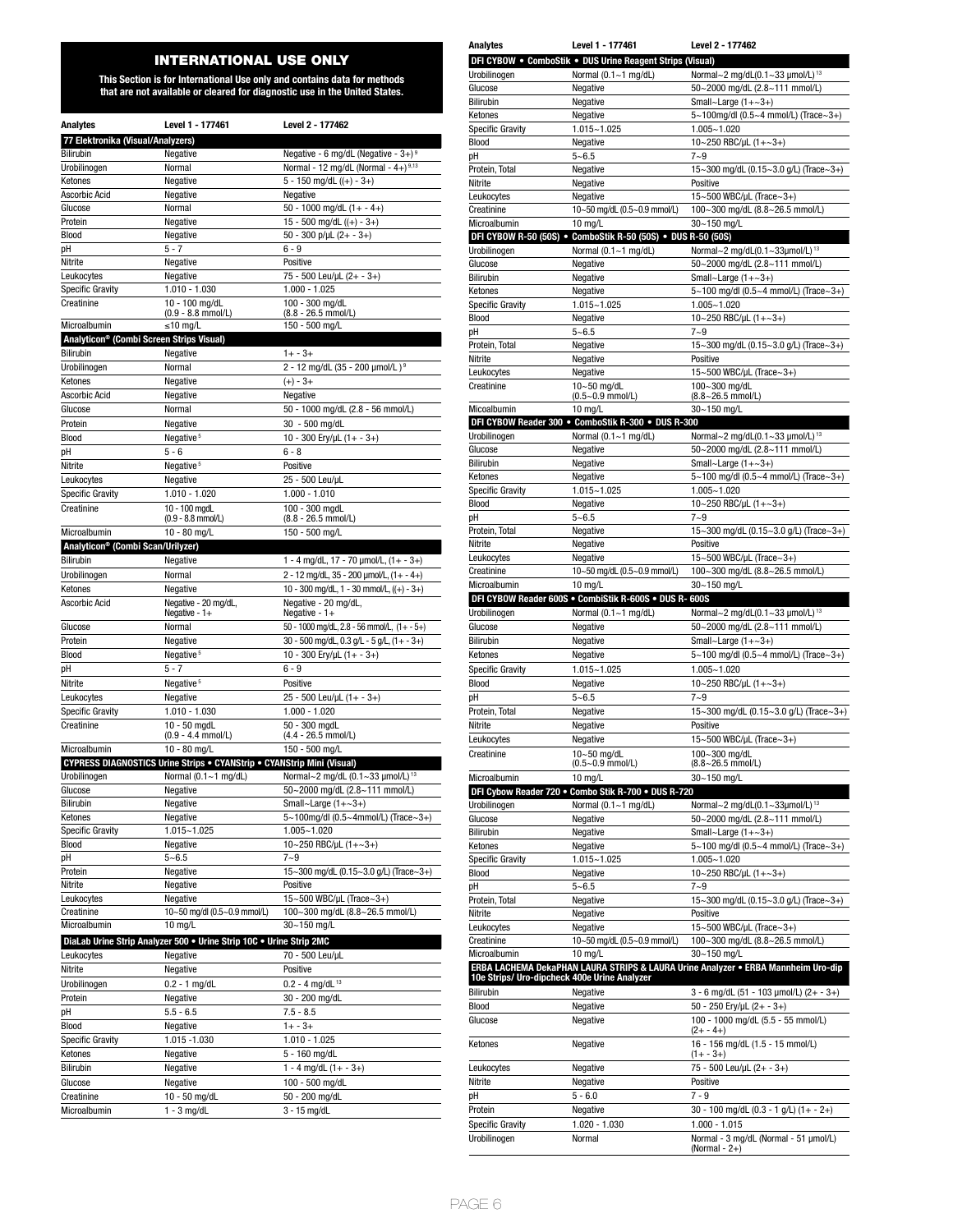| Analytes                                | Level 1 - 177461                                                                                                                       | Level 2 - 177462                                          |  |
|-----------------------------------------|----------------------------------------------------------------------------------------------------------------------------------------|-----------------------------------------------------------|--|
|                                         | ERBA LACHEMA DekaPHAN LAURA STRIPS & LAURA M Urine Analyzer •<br>ERBA Mannheim Uro-dip 10e STRIPS & LAURA M Urine Analyzer             |                                                           |  |
| <b>Bilirubin</b>                        | Negative                                                                                                                               | 3 - 6 mg/dL (51 - 103 µmol/L) (2+ - 3+)                   |  |
| Blood                                   | Negative                                                                                                                               | $50 - 250$ Ery/µL $(2 + -3+)$                             |  |
| Glucose                                 | Negative                                                                                                                               | 100 - 1000 mg/dL (5.5 - 55 mmol/L)                        |  |
| Ketones                                 | Negative                                                                                                                               | $(2 + - 4 +)$<br>16 - 156 mg/dL (1.5 - 15 mmol/L)         |  |
|                                         |                                                                                                                                        | $(1 + -3 +)$                                              |  |
| Leukocytes                              | Negative                                                                                                                               | 75 - 500 Leu/µL (2+ - 3+)                                 |  |
| Nitrite                                 | Negative                                                                                                                               | Positive                                                  |  |
| рH                                      | ≤6                                                                                                                                     | $7 - 8$                                                   |  |
| Protein                                 | Negative                                                                                                                               | 30 - 100 mg/dL (0.3 - 1 g/L) (1+ - 2+)<br>$1.000 - 1.015$ |  |
| <b>Specific Gravity</b><br>Urobilinogen | 1.020 - 1.030<br>Normal                                                                                                                | Normal - 1 mg/dL (Normal - 17 µmol/L)                     |  |
|                                         |                                                                                                                                        | (Normal - $1+$ )                                          |  |
|                                         | ERBA LACHEMA DekaPHAN LAURA STRIPS & LAURA Smart Urine Analyzer<br>ERBA Mannheim Uro-dip 10e STRIPS & Uro-dipcheck 240e Urine Analyzer |                                                           |  |
| <b>Bilirubin</b>                        | Negative                                                                                                                               | 1 - 6 mg/dL (17 - 103 µmol/L) (1+ - 3+)                   |  |
| Blood                                   | Negative                                                                                                                               | 10 - 250 Ery/µL (1+ - 3+)                                 |  |
| Glucose                                 | Negative                                                                                                                               | 100 - 1000mg/dL (5.5 - 55 mmol/L)                         |  |
| Ketones                                 | Negative                                                                                                                               | $(2 + - 4 +)$<br>52 - 156 mg/dL (5 - 15 mmol/L) (2+ - 3+) |  |
| Leukocytes                              | Negative                                                                                                                               | 75 - 500 Leu/uL (2+ - 3+)                                 |  |
| Nitrite                                 | Negative                                                                                                                               | Positive                                                  |  |
| рH                                      | $5 - 6.5$                                                                                                                              | $7 - 9$                                                   |  |
| Protein                                 | Negative                                                                                                                               | 30 - 100 mg/dL (0.3 - 1 g/L) (1+ - 2+)                    |  |
| <b>Specific Gravity</b>                 | 1.020 - 1.030                                                                                                                          | $1.000 - 1.015$                                           |  |
| Urobilinogen                            | Normal                                                                                                                                 | Normal - 1 mg/dL (Normal - 17 µmol/L)                     |  |
|                                         |                                                                                                                                        | (Normal - $1+$ )                                          |  |
|                                         | <b>ERBA LACHEMA DekaPHAN LAURA STRIPS (Visual)</b><br><b>ERBA Mannheim Uro-dip 10e STRIPS (Visual)</b>                                 |                                                           |  |
| <b>Bilirubin</b>                        | Negative                                                                                                                               | $3 - 6$ mg/dL (51 - 103 µmol/L) (2+ - 3+)                 |  |
| <b>Blood</b>                            | Negative                                                                                                                               | 10 - 250 Ery/uL $(1 + -3 +)$                              |  |
| Glucose                                 | Negative                                                                                                                               | 100 - 1000 mg/dL (5.5 - 55 mmol/L)                        |  |
| Ketones                                 | Negative                                                                                                                               | $(2 + - 4 +)$<br>16 - 156 mg/dL (1.5 - 15 mmol/L)         |  |
|                                         |                                                                                                                                        | $(1 + -3 +)$                                              |  |
| Leukocytes                              | Negative                                                                                                                               | 75 - 500 Leu/µL (2+ - 3+)                                 |  |
| Nitrite<br>рH                           | Negative<br>$5 - 6.0$                                                                                                                  | Positive<br>7 - 8                                         |  |
| Protein                                 | Negative                                                                                                                               | $30 - 100$ mg/dL (0.3 - 1 g/L) (1+ - 2+)                  |  |
| <b>Specific Gravity</b>                 | 1.020 - 1.030                                                                                                                          | 1.000 - 1.015                                             |  |
| Urobilinogen                            | Normal                                                                                                                                 | Normal - 3 mg/dL (Normal - 51 µmol/L)                     |  |
|                                         |                                                                                                                                        | (Normal - 2+)                                             |  |
| <b>Specific Gravity</b>                 | ROCHE VISUAL TESTING (Visual Test Strips Only) (International)<br>1.015 - 1.030                                                        | 1.000 - 1.015                                             |  |
| рH                                      | $5 - 7$                                                                                                                                | $7 - 9$                                                   |  |
| Leukocytes                              | Negative                                                                                                                               | 10 - 500 Leu/uL                                           |  |
| Nitrite                                 | Negative                                                                                                                               | Positive                                                  |  |
| Protein                                 | Negative                                                                                                                               | 30 - 500 mg/dL                                            |  |
| Glucose                                 | Normal                                                                                                                                 | 100 - 1000 mg/dL $(2 + - 4 +)$                            |  |
| Ketones                                 | Negative                                                                                                                               | $1 + -3 +$                                                |  |
| Urobilinogen <sup>9*</sup>              | Normal                                                                                                                                 | 1 - 12 mg/dL $(1 + - 4+)$                                 |  |
| Bilirubin <sup>9*</sup>                 | Negative                                                                                                                               | $1 + -3 +$                                                |  |
| Blood<br>Microalbumin <sup>6</sup>      | Negative<br>Negative                                                                                                                   | 25 - 250 Ery/µL<br>20 - 100 mg/L                          |  |
|                                         | ROCHE cobas 6500 (cobas u 601) (International)                                                                                         |                                                           |  |
| Blood                                   | Negative                                                                                                                               | 50 - 250 Ery/µL                                           |  |
| Leukocytes                              | Negative                                                                                                                               | 100 - 500 Leu/µL                                          |  |
| Nitrite                                 | Negative                                                                                                                               | Positive                                                  |  |
| Ketones                                 | Negative                                                                                                                               | 15 - 150 mg/dL                                            |  |
| Glucose                                 | Normal                                                                                                                                 | 300 - 1000 mg/dL                                          |  |
| Protein                                 | Negative <sup>7</sup>                                                                                                                  | 75 - 150 mg/dL <sup>8</sup>                               |  |
| Urobilinogen                            | Normal                                                                                                                                 | 1 - 8 mg/dL $8*$                                          |  |
| Bilirubin                               | Negative                                                                                                                               | $3 - 6$ mg/dL *                                           |  |
| рH<br><b>Specific Gravity</b>           | $5 - 7$<br>1.016 - 1.027                                                                                                               | $7 - 9$<br>$1.009 - 1.020$                                |  |
| <b>ROCHE Miditron M (International)</b> |                                                                                                                                        |                                                           |  |
| Blood                                   | Negative                                                                                                                               | 50 - 250 Ery/µL                                           |  |
| Bilirubin                               | Negative                                                                                                                               | $3 - 6$ mg/dL $*$                                         |  |
| Urobilinogen                            | Normal                                                                                                                                 | 1 - 8 mg/dL $8*$                                          |  |
| Ketones                                 | Negative                                                                                                                               | 15 - 150 mg/dL                                            |  |
| Glucose                                 | Normal                                                                                                                                 | 300 - 1000 mg/dL                                          |  |
| Protein                                 | Negative <sup>7</sup>                                                                                                                  | 25 - 150 mg/dL <sup>8</sup>                               |  |
| Nitrite                                 | Negative                                                                                                                               | Positive                                                  |  |
| Leukocytes                              | Negative                                                                                                                               | 100 - 500 Leu/µL                                          |  |
| рH<br><b>Specific Gravity</b>           | $5 - 6.5$<br>1.015 - 1.025                                                                                                             | $7 - 9$<br>$1.000 - 1.020$                                |  |
|                                         |                                                                                                                                        |                                                           |  |

| <b>Analytes</b>                                               | Level 1 - 177461                                     | Level 2 - 177462                         |  |
|---------------------------------------------------------------|------------------------------------------------------|------------------------------------------|--|
|                                                               | ROCHE Urisys 1100 or Roche Urilux S (International)  |                                          |  |
| Blood                                                         | Negative                                             | Trace - 250 Ery/ $\mu$ L (Trace - 4+)    |  |
| Bilirubin                                                     | Negative                                             | $3 - 6$ mg/dL $(2 + -3 +)^*$             |  |
| Urobilinogen                                                  | Negative - Normal                                    | 1 - 8 mg/dL $(1 + -3 +)^{8*}$            |  |
| Ketones                                                       | Negative                                             | $5 - 150$ mg/dL $(1 + - 4+)$             |  |
| Glucose                                                       | Negative - Normal                                    | 100 - 1000 mg/dL $(1 + - 4 +)$           |  |
| Protein                                                       | Negative <sup>7</sup>                                | 25 - 500 mg/dL $(1 + -4 +)^8$            |  |
| Nitrite                                                       | Negative                                             | Positive $(1+)$                          |  |
| Leukocytes                                                    | Negative                                             | 25 - 500 Leu/µL (Trace - 3+)<br>$7 - 9$  |  |
| рH<br><b>Specific Gravity</b>                                 | $5 - 6.5$<br>$1.015 - 1.025$                         | $1.000 - 1.015$                          |  |
|                                                               |                                                      |                                          |  |
| Roche cobas u 411 (International)<br>Negative<br><b>Blood</b> |                                                      | 50 - 250 Ery/µL $(3 + -5 +)$             |  |
| Bilirubin                                                     | Negative                                             | $3 - 6$ mg/dL $(2 + -3 +)^*$             |  |
| Urobilinogen                                                  | Negative - Normal                                    | 1 - 8 mg/dL $(1 + -3 +)^{8*}$            |  |
| Ketones                                                       | Negative                                             | 15 - 150 mg/dL $(1 + - 4 +)$             |  |
| Glucose                                                       | Negative - Normal                                    | 300 - 1000 mg/dL $(3 + - 4 +)$           |  |
| Protein                                                       | Negative <sup>7</sup>                                | 15 - 500 mg/dL $(1 + -4 +)^8$            |  |
| Nitrite                                                       | Negative                                             | Positive                                 |  |
| Leukocytes<br>рH                                              | Negative<br>$5 - 6.5$                                | 100 - 500 Leu/µL (2+ - 3+)<br>$7 - 9$    |  |
| Specific Gravity                                              | $1.015 - 1.025$                                      | $1.000 - 1.020$                          |  |
| ROCHE Urisys 1800 (International)                             |                                                      |                                          |  |
| Blood                                                         | Negative                                             | 50 - 250 Ery/µL (3+ - 5+)                |  |
| Bilirubin                                                     | Negative                                             | $3 - 6$ mg/dL $(2 + -3 +)^*$             |  |
| Urobilinogen                                                  | Negative - Normal                                    | 1 - 8 mg/dL $(1 + -3 +)$ <sup>8*</sup>   |  |
| Ketones                                                       | Negative                                             | 15 - 150 mg/dL $(1 + - 4 +)$             |  |
| Glucose                                                       | Negative - Normal                                    | $300 - 1000$ mg/dL $(3 + - 4)$           |  |
| Protein                                                       | Negative <sup>7</sup>                                | 15 - 500 mg/dL $(1 + -4 +)$ <sup>8</sup> |  |
| Nitrite                                                       | Negative                                             | Positive                                 |  |
| Leukocytes                                                    | Negative<br>$5 - 6.5$                                | 100 - 500 Leu/µL (2+ - 3+)<br>$7 - 9$    |  |
| рH<br><b>Specific Gravity</b>                                 | $1.015 - 1.025$                                      | $1.000 - 1.020$                          |  |
|                                                               | SYSMEX UC-1000 Analyzer / MEDITAPE UC-10/12 S Strips |                                          |  |
| Urobilinogen                                                  | Normal                                               | $34 - 202$ µmol/L $(1 + - 4+)$           |  |
| Blood                                                         | Negative                                             | $0.06 - 0.75$ mg/dL $(1 + -3+)$          |  |
|                                                               |                                                      |                                          |  |
| Protein                                                       | Negative                                             | $0.30 - 3.0$ g/L $(1 + -3+)$             |  |
| Glucose                                                       | Negative                                             | 14 - 111 mmol/L $(2 + - 4 +)$            |  |
| Ketones                                                       | Negative                                             | 10 - 80 mg/dL $(1 + -3+)$                |  |
| Bilirubin                                                     | Negative                                             | $8.6 - 34$ µmol/L $(1 + -3+)$            |  |
| Nitrite                                                       | Negative                                             | Positive                                 |  |
| <b>Specific Gravity</b>                                       | $1.000 - 1.015$                                      | 1.000 -1.015                             |  |
| Leukocytes                                                    | Negative                                             | 25 - 500 Leu/µL (1+ - 3+)                |  |
| рH<br>Creatinine                                              | $5.0 - 6.5$<br>$0.1 - 0.5$ g/L                       | $7.0 - 8.0$<br>$0.5 - 3.0$ g/L           |  |
| Albumin                                                       | $0.01 - 0.03$ g/L                                    |                                          |  |
| YD URISCAN Urine Test Strips (Visual)                         |                                                      | $0.15$ g/L - Over                        |  |
| <b>Blood</b>                                                  | Negative                                             | 10~250 RBC/uL $(1+-3+)$                  |  |
| Bilirubin                                                     | Negative                                             | $0.5 - 3.0$ mg/dL $(1 + -3+)$            |  |
| Urobilinogen                                                  | Normal                                               | $1 - 12$ mg/dL $(1 + -4)$                |  |
| Ketones                                                       | Negative                                             | 10~100 mg/dL $(1 + \sim 3 +)$            |  |
| Protein                                                       | Negative                                             | 30~1000 mg/dL $(1+-4+)$                  |  |
| Nitrite                                                       | Negative                                             | Positive                                 |  |
| Glucose                                                       | Negative                                             | 250~2000 mg/dL $(1 + ~4 +)$              |  |
| рH<br>Specific gravity                                        | $5.0 - 6.5$<br>$1.015 - 1.030$                       | $6.5 - 8.5$<br>$1.005 - 1.025$           |  |
| Leucocytes                                                    | Negative                                             | 25~500 WBC/uL (1+~3+)                    |  |
| Ascorbic Acid                                                 | Negative                                             | Negative                                 |  |
| YD URISCAN PRO / OPTIMA                                       |                                                      |                                          |  |
| Blood                                                         | Negative                                             | 10~250 RBC/uL (1+~3+)                    |  |
| Bilirubin                                                     | Negative                                             | $0.5 - 3.0$ mg/dL $(1 + -3 +)$           |  |
| Urobilinogen                                                  | Normal                                               | $1 - 12$ mg/dL $(1 + -4)$                |  |
| Ketones                                                       | Negative                                             | 10~100 mg/dL $(1 + ~3 +)$                |  |
| Protein                                                       | Negative                                             | $30~1000$ mg/dL $(1 + ~4)$               |  |
| Nitrite                                                       | Negative                                             | Positive                                 |  |
| Glucose                                                       | Negative                                             | $250 - 2000$ mg/dL $(1 + -4)$            |  |
| рH<br>Specific gravity                                        | $5.0 - 6.5$<br>1.010~1.030                           | $6.5 - 8.5$<br>$1.005 - 1.025$           |  |
| Leucocytes                                                    | Negative                                             | 25~500 WBC/uL (1+~3+)                    |  |
| Ascorbic Acid                                                 | Negative                                             | Negative                                 |  |
| Microalbumin                                                  | Negative~30 mg/L<br>10~100 mg/dL                     | 30~150 mg/L<br>50~300 mg/dL              |  |